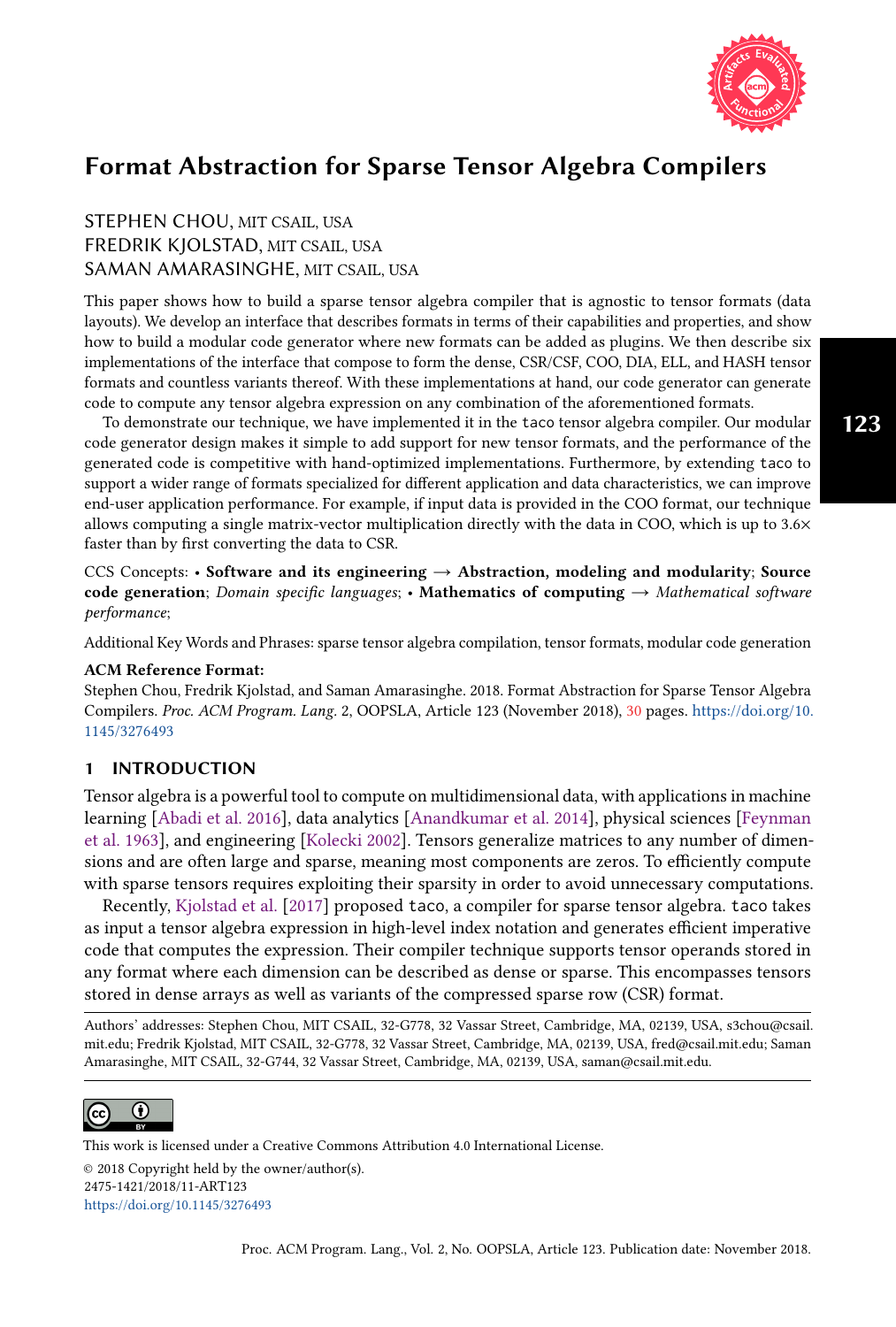<span id="page-1-0"></span>

| 1 for (int $pB = B1_p cos[0];$<br>$pB < B1_ppos[1];$<br>2<br>3<br>$pB++$ ) {<br>$int i = B1_ccrd[pB];$<br>4<br>$int i = B2_ccrd[pB];$<br>5<br>int $pC = i * N + i$ ;<br>6<br>int $pA = i * N + j$ ;<br>$\overline{7}$<br>$A[pA] = B[pB] * C[pC];$<br>8<br>$9$ }<br>10<br>11<br>12<br>13<br>14<br>15<br>16<br>17<br>18<br>19<br>20<br>21<br>22 | for (int i = 0; i < M; i++) {<br>for (int $pB = B2_p cos[i];$<br>$pB < B2_ppos[i + 1];$<br>$pB++$ ) {<br>$int j = B2_ccrd[pB];$<br>int $pC = i * N + i$ ;<br>int $pA = i * N + i$ ;<br>$A[pA] = B[pB] \times C[pC];$ | int $pC1 = C1_p cos[0];$<br>while $(pC1 < C1_p cos[1])$ {<br>int $i = C1_c \text{crd}[pC1];$<br>int $C1$ _segend = $pC1 + 1$ ;<br>while $(Cl_s$ egend < $Cl_s$ pos $[1]$ &&<br>$C1_c r d[C1_segend] == i)$<br>C1_segend++;<br>$int pB2 = B2_pos[i];$<br>int $pC2 = pC1$ ;<br>while $(pB2 < B2_p cos[i + 1] & 88$<br>$pC2 < C1$ _segend) {<br>$int$ jB2 = B2_crd[pB2];<br>int $jC2 = C2_c \text{crd}[pC2];$<br>int $j = min(jB2, jC2)$ ;<br>int $pA = i * N + i$ ;<br>if $(jB2 == j & 88 jC2 == j)$<br>$A[pA] = B[pB2] * C[pC2];$<br>if $(iB2 == i) pB2++$ ;<br>if $(iC2 == i) pC2++$ ;<br>$pC1 = C1$ _segend; |
|-----------------------------------------------------------------------------------------------------------------------------------------------------------------------------------------------------------------------------------------------------------------------------------------------------------------------------------------------|----------------------------------------------------------------------------------------------------------------------------------------------------------------------------------------------------------------------|---------------------------------------------------------------------------------------------------------------------------------------------------------------------------------------------------------------------------------------------------------------------------------------------------------------------------------------------------------------------------------------------------------------------------------------------------------------------------------------------------------------------------------------------------------------------------------------------------------------|
| (a) B is COO, C is dense array                                                                                                                                                                                                                                                                                                                | (b) $B$ is CSR, $C$ is dense array                                                                                                                                                                                   | (c) $B$ is CSR, $C$ is COO                                                                                                                                                                                                                                                                                                                                                                                                                                                                                                                                                                                    |

Fig. 1. Code to compute the component-wise product of two matrices stored in varying formats.

These are, however, only some of the tensor formats that are used in practice. Important formats that are not supported by taco include the coordinate (COO) format, the diagonal (DIA) format, the ELLPACK (ELL) format, and hash maps (HASH), along with countless blocked and high-dimensional variants and compositions of these. Each format is important for different reasons. COO is the natural way to enumerate sparse tensors and is often the format in which users provide data [\[Smith](#page-28-2) [et al.](#page-28-2) [2017a\]](#page-28-2). It is not the most performant format, but when a tensor will only be used once, it is often more efficient to compute directly with COO than to convert the data to another format. ELL exposes vectorization opportunities for SpMV and is useful for matrices that contain a bounded number of nonzeros per row, such as matrices from well-formed meshes. DIA has the added benefit of being very compact and is suited to matrices that compute stencils on Eulerian grids and images. Hash maps support random access without having to explicitly store zeros and can be useful for multiplications involving very sparse operands. An application may need any, or even several, of these formats, making it important to support computing with all and any combination of them.

The approach of [Kjolstad et al.](#page-28-1) [\[2017\]](#page-28-1) was hard-coded for sparse dimensions that are compressed using the same arrays as CSR. By contrast, COO matrices store full coordinates, while DIA implicitly encodes coordinates of nonzeros using very different data structures. To enable efficiently computing with any format, a tensor algebra compiler must emit distinct code to cheaply iterate over each format. COO, for instance, needs a single loop that iterates over row and column dimensions together (Figure [1a\)](#page-1-0), whereas CSR needs two nested loops that each iterate over a dimension (Figure [1b\)](#page-1-0). To efficiently compute with operands in multiple formats, a compiler must emit code that concurrently iterates over the operands. Figure [1c](#page-1-0) shows, however, that this is not a straightforward combination of code that individually iterate over the operand formats. Rather, a compiler must also emit distinct code for each combination of formats to obtain good performance in all cases. Because the number of combinations is exponential in the number of formats though, one cannot readily extend the approach of [Kjolstad et al.](#page-28-1) [\[2017\]](#page-28-1) to support additional formats by directly hard-coding for them in the code generator. We instead need a different approach that is modular with respect to formats.

We generalize the recent work on tensor algebra compilation to support a much wider range of disparate tensor formats. We describe a level-based abstraction that captures how to efficiently access data structures for encoding tensor dimensions, but that hides the specifics behind a fixed interface. We develop six per-dimension formats, all of which expose this common interface, that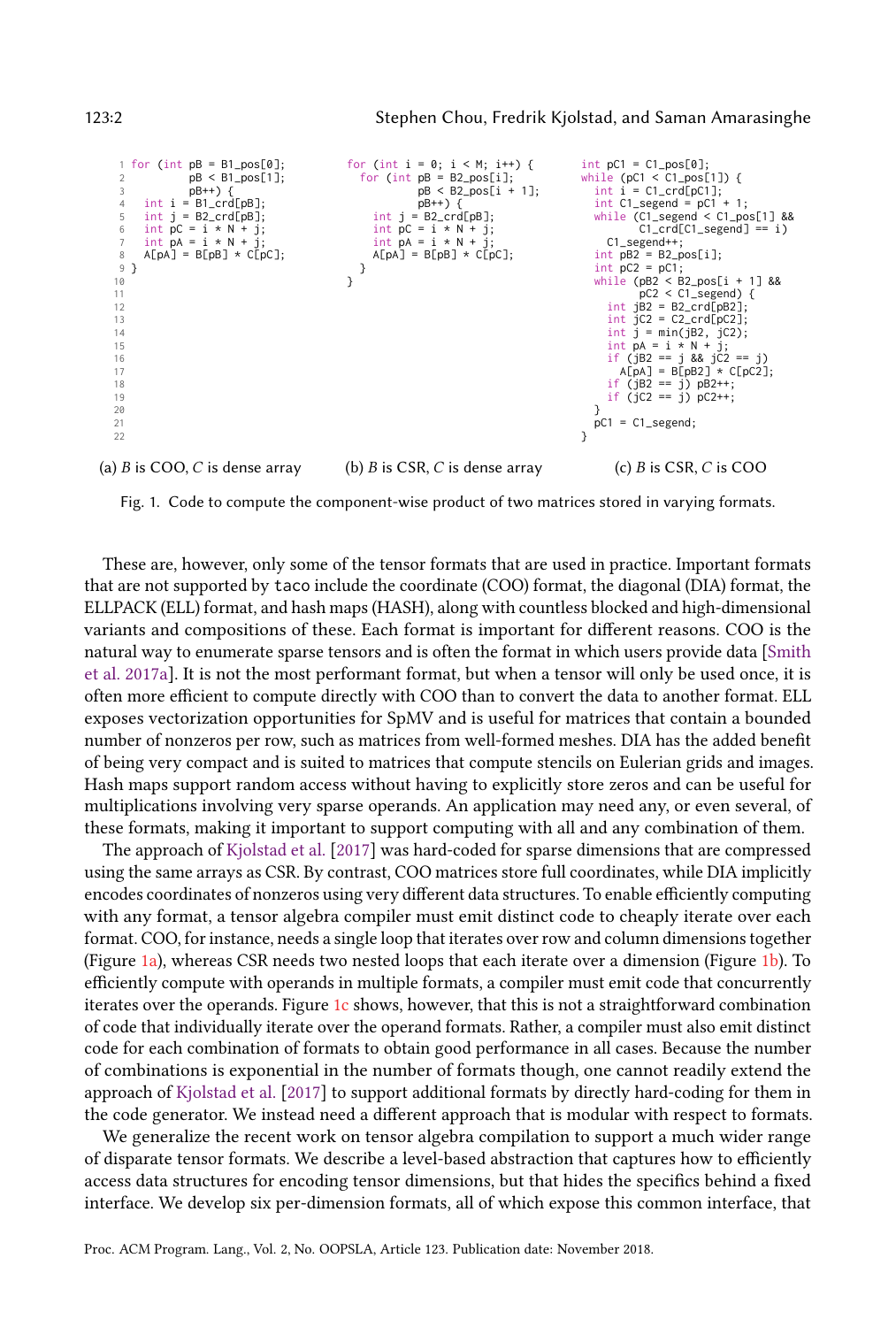compose to express all the tensor formats mentioned above. Two of these per-dimension formats dense and compressed—were hard-coded into taco. The other four—singleton, range, offset, and hashed–are new to this work and compose to express variants of COO, DIA, ELL, HASH, and countless other tensor formats not supported by [Kjolstad et al.](#page-28-1) [\[2017\]](#page-28-1). We then present a code generation algorithm that, guided by our abstraction, generates efficient tensor algebra kernels that are optimized for operands stored in any mix of formats. The result is a powerful system that lets users mix and match formats to suit their application and data, and which can be readily extended to support new formats without modifying the code generator. In summary, our contributions are:

- Levelization We survey many known tensor formats (Section [2\)](#page-2-0) and show that they can be represented as hierarchical compositions of just six per-dimension level formats (Figure [4\)](#page-7-0).
- Level abstraction We describe an abstraction for level formats that hides the details of how a level format encodes a tensor dimension behind a common interface, which describes how to access the tensor dimension and exposes its properties (Section [3\)](#page-5-0).
- Modular code generation We present a code generation technique that emits code to efficiently compute on tensors stored in any combination of formats, which reasons only about capabilities and properties of level formats and is not hard-coded for any specific format (Section [4\)](#page-12-0).

To evaluate the technique, we implemented it as an extension to the taco tensor algebra compiler [\[Kjolstad et al.](#page-28-1) [2017\]](#page-28-1). We find that our technique emits code that has performance competitive with existing sparse linear and tensor algebra libraries. Our technique also supports a much wider range of sparse tensor formats than other existing libraries as well as the approach of [Kjolstad et al.](#page-28-1) [\[2017\]](#page-28-1). This lets us improve the end-to-end performance of applications that use taco. For instance, our extension enables computing a single matrix-vector multiplication directly with data provided in the COO format, which is up to  $3.6\times$  faster than by first converting the data to CSR (Section [5\)](#page-18-0).

# <span id="page-2-0"></span>2 TENSOR STORAGE FORMATS

There exist many formats for storing sparse tensors that are used in practice. Each format is ideal under specific circumstances, but none is universally superior. The ideal format depends on the structure and sparsity of the data, the computation, and the hardware. It is thus desirable to support computing with as many formats as possible. This is, however, made difficult by the need for specialized code for every combination of operand tensor formats, even for the same computation.

# 2.1 Survey of Tensor Formats

Several examples of tensor storage formats from the literature are shown in Figure [2.](#page-3-0) A straightforward way to store an *n*th-order tensor (i.e., a tensor with *n* dimensions) is to use an *n*-dimensional dense array, which explicitly stores all tensor components including zeros. Figure [2b](#page-3-0) shows dense storage for an 1st-order tensor (a vector). A desirable feature of dense arrays is that the value at any coordinate can be accessed in constant time. Storing a sparse tensor in a dense array, however, is inefficient as a lot of memory is wasted to store zeros. Furthermore, performance is lost computing with these zeros even though they do not meaningfully contribute to the result. For tensors with many large dimensions, it may even be impossible to use a dense array due to lack of memory.

The simplest way to efficiently store a sparse tensor is to keep a list of its nonzero coordinates and values (Figures [2c,](#page-3-0) [2f,](#page-3-0) and [2n\)](#page-3-0). This is typically known as the coordinate (COO) format [\[Bader and](#page-27-3) [Kolda 2007\]](#page-27-3). In contrast to dense arrays, COO tensors consume only Θ(nnz) memory. In addition, many common file formats for storing tensors, such as the Matrix Market exchange format [\[National](#page-28-3) [Institute of Standards and Technology 2013\]](#page-28-3) and the FROSTT sparse tensor format [\[Smith et al.](#page-28-2) [2017a\]](#page-28-2), closely mirror the COO format. This minimizes preprocessing cost as inserting nonzero values and their coordinates only requires appending them to the crd and vals arrays.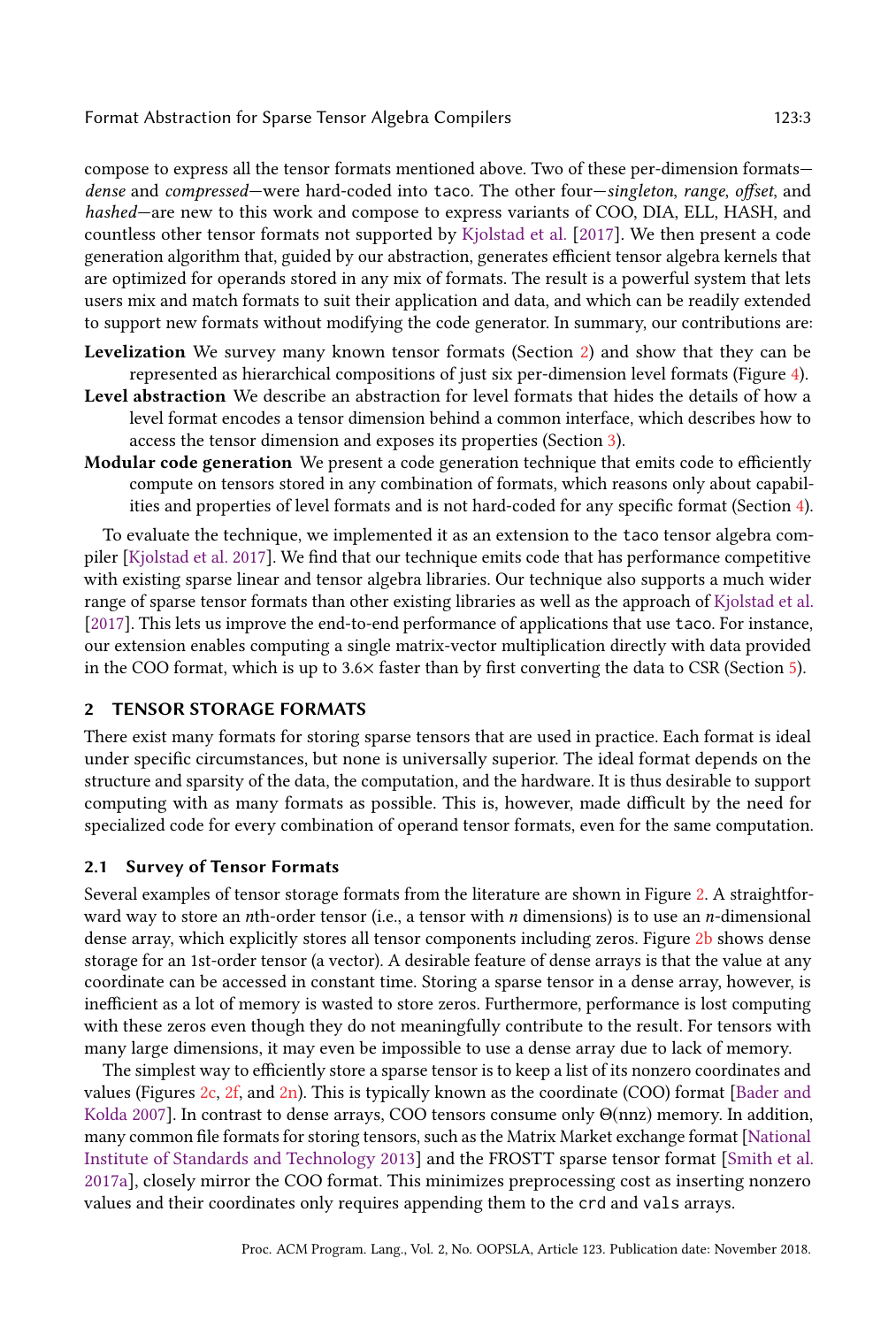#### 123:4 Stephen Chou, Fredrik Kjolstad, and Saman Amarasinghe

<span id="page-3-0"></span>

Fig. 2. Identical tensors stored in various formats. Array elements shaded blue encode the same nonzero.

Unlike dense arrays though, the COO format does not provide efficient random access. This, as we will see in Section [4,](#page-12-0) limits the performance of multiplicative operations. Hash maps (HASH) eliminate this drawback by storing tensor coordinates in a randomly accessible hash table (Figure [2d\)](#page-3-0). However, hash maps do not support efficiently iterating over stored nonzeros in order, which in turn restricts the performance of additive operations.

The COO format also redundantly stores row coordinates that are compressed out in the compressed sparse row (CSR) format for sparse matrices/2nd-order tensors (Figure [2g\)](#page-3-0). Compressing out redundant row coordinates increases performance for computations that are typically memory bandwidth-bound, such as sparse matrix-vector multiplication (SpMV). In Figure [2f,](#page-3-0) for instance, the row coordinate is duplicated for the last three nonzeros in the same row. CSR removes the redundant row coordinates, using an auxiliary array (pos in Figure  $2g$ ) to keep track of which nonzeros belong to each row. The doubly compressed sparse row (DCSR) format [\[Buluç and Gilbert](#page-27-4)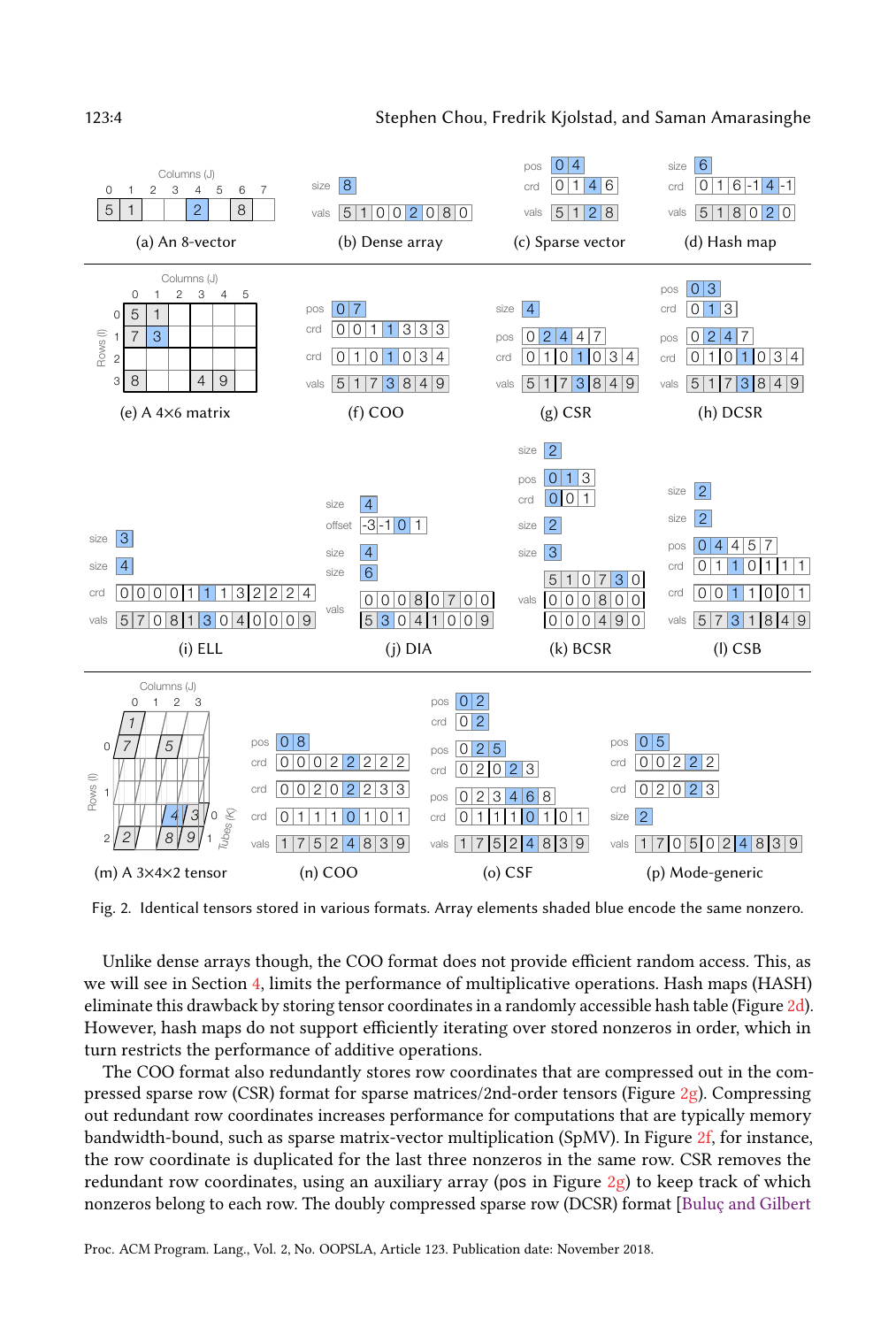[2008\]](#page-27-4) achieves additional compression for hypersparse matrices by only storing the rows that contain nonzeros (Figure [2h\)](#page-3-0). For higher-order tensors, [Smith and Karypis](#page-28-4) [\[2015\]](#page-28-4) describe a generalization of CSR, called compressed sparse fiber (CSF), that compresses every dimension (Figure [2o\)](#page-3-0). Tensors stored in any of these compressed formats, however, are costly to assemble or modify.

Many important applications work with tensors whose nonzero components form a regular pattern. Matrices that encode vertex-edge connectivity of well-formed unstructured meshes, for instance, have a bounded number of nonzero components per row. This is exploited by the ELLPACK (ELL) format, which stores the same number of components for each row (Figure [2i\)](#page-3-0) [\[Kincaid et al.](#page-28-5) [1989\]](#page-28-5). Thus, it only has to store the column coordinates and nonzero values in the implicitly indexed row positions, which are stored contiguously in memory making it possible to efficiently vectorize SpMV [\[D'Azevedo et al.](#page-27-5) [2005\]](#page-27-5). If nonzeros are further restricted to a few dense diagonals, then their coordinates can be computed from the offsets of the diagonals. This pattern is common in grid and image applications, and allows the diagonal (DIA) format to forgo storing the column coordinates altogether (Figure [2j\)](#page-3-0) [\[Saad 2003\]](#page-28-6). However, for matrices that do not conform to assumed structures, structured tensor formats may needlessly store many zeros and thus actually degrade performance.

The block compressed sparse row (BCSR) format [\[Im and Yelick 1998\]](#page-27-6) generalizes CSR by storing a dense block of nonzeros in the vals array for every nonzero coordinate (Figure  $2k$ ). This reduces storage and exposes opportunities for vectorization, and is ideal for inherently blocked matrices from FEM applications. The mode-generic sparse tensor format, proposed by [Baskaran et al.](#page-27-7) [\[2012\]](#page-27-7), generalizes the idea of BCSR to higher-order tensors (Figure [2p\)](#page-3-0). It stores a tensor as a sparse collection of any-order dense blocks, with the coordinates of the blocks stored in COO (i.e., the crd arrays). By contrast, the compressed sparse block (CSB) format, proposed by [Buluç et al.](#page-27-8) [\[2009\]](#page-27-8), represents a matrix as a dense collection of sparse blocks stored in COO (Figure [2l\)](#page-3-0).

#### 2.2 Computing with Disparate Tensor Formats

The existence of so many disparate tensor formats makes it challenging to support efficiently computing with all of them. As we have seen, different formats may use vastly dissimilar data structures to encode tensor coordinates and thus need very different code to iterate over them. Iterating over a dense matrix's column dimension, for instance, simply entails looping over all possible coordinates along the dimension. Efficiently iterating over a CSR matrix's column dimension, by contrast, requires looping over its crd array and dereferencing it at each position to access the column coordinates (Figure [1b,](#page-1-0) lines 2–5). Furthermore, to efficiently compute with tensors stored in different combinations of formats can require completely different strategies for simultaneously iterating over multiple formats. For example, code to compute the component-wise product of CSR matrix  $B$  with dense matrix  $C$  simply has to iterate over  $B$  and pick out corresponding nonzeros from  $C$  (Figure [1b,](#page-1-0) line 6). Computing the same operation with COO matrix  $C$ , however, requires vastly different code as neither CSR nor COO supports efficient random access into the column dimension. Instead, code to compute the component-wise product has to simultaneously co-iterate over and merge the crd arrays that encode B and C's column coordinates (Figure [1c,](#page-1-0) lines 8–20).

To obtain good performance with all tensor formats, a code generator therefore needs to be able to emit specialized code for any combination of distinct formats. The approach of [Kjolstad](#page-28-1) [et al.](#page-28-1) [\[2017\]](#page-28-1) manages this by effectively hard-coding a distinct strategy for computing with each format combination into the code generator. (More precisely, it hard-codes for combinations of the two formats that may be used to encode tensor dimensions.) However, this approach does not scale with the number of supported formats. In particular, let  $F$  denote a set of formats that use distinct data structures to encode nonzeros. Each subset of F represents a combination of distinct formats that can be used to store operands in a tensor algebra expression. Supporting all formats in  $F$  would thus require individually hard-coding a code generation strategy for every subset of  $F$ ,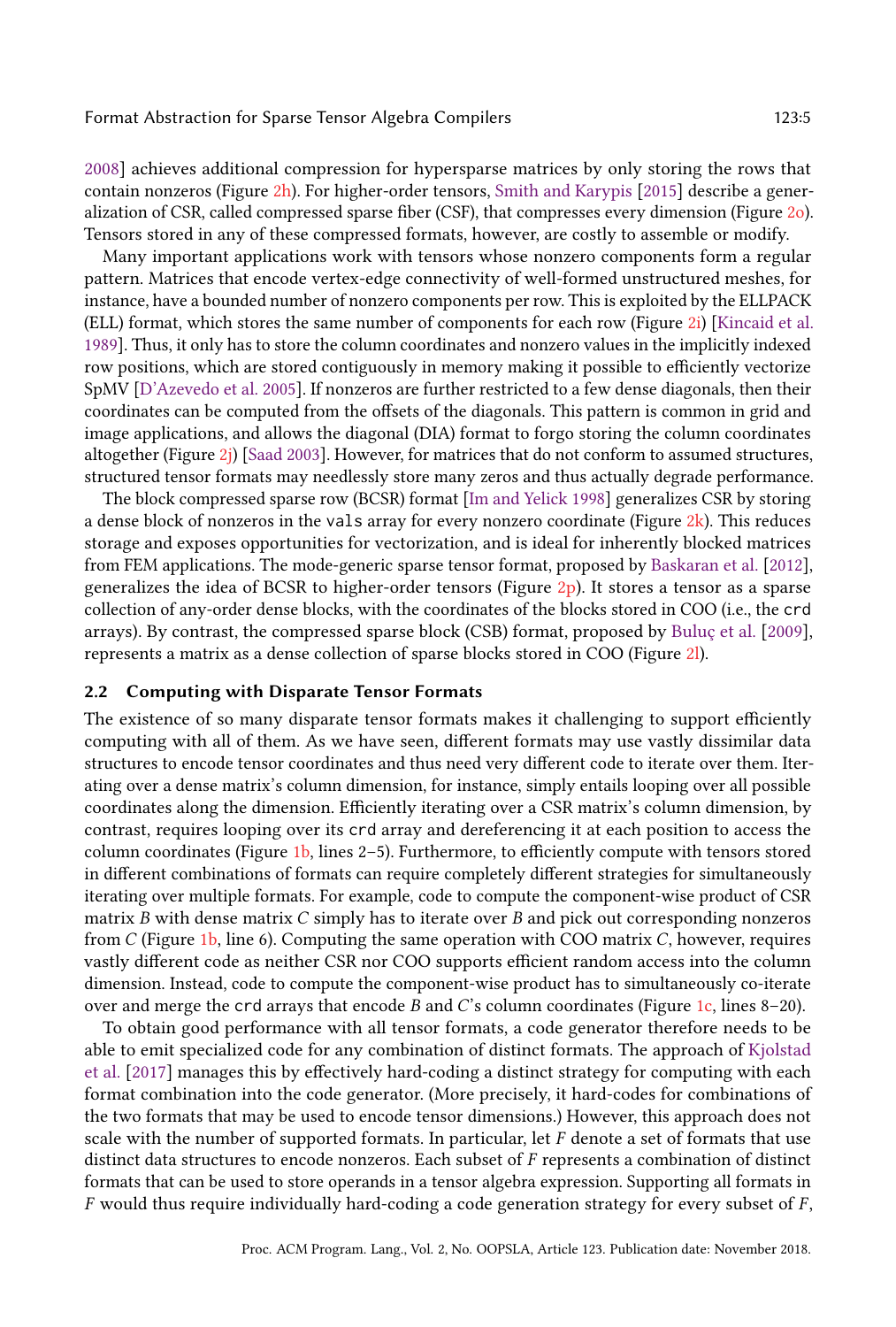<span id="page-5-1"></span>

Fig. 3. Coordinate hierarchies for the same matrix, shown in Figure [2e,](#page-3-0) stored in different formats. The levels labeled rows and cols encode the matrix's row and column coordinates respectively. A coordinate hierarchy's structure reflects how the underlying storage format encodes a tensor's nonzeros.

of which there are  $\Theta(2^{|F|})$ . This exponential blow-up effectively prevented <code>taco</code> from supporting more disparate tensor formats like COO and DIA, necessitating a more scalable solution.

# <span id="page-5-0"></span>3 TENSOR STORAGE ABSTRACTION

As we have seen, a tensor algebra compiler must generate specialized code for every possible combination of supported formats in order to obtain good performance. Since the number of combinations is exponential in the number of formats though, it is infeasible to exhaustively hardcode support for every possible format. In this section, we show how common variants of all the tensor formats examined in Section [2](#page-2-0) can be expressed as compositions of just six per-dimension formats. We will also present an abstraction that captures shared capabilities and properties of per-dimension formats. The abstraction generalizes common patterns of accessing tensor storage and guides a format-agnostic code generation algorithm that we describe in Section [4.](#page-12-0)

# <span id="page-5-2"></span>3.1 Coordinate Hierarchies

The per-dimension formats can be understood by viewing tensor storage as a hierarchy of coordinates, where each hierarchy level encodes the coordinates along one tensor dimension. Each path from the root to a leaf in this hierarchy encodes the coordinates in each dimension of one tensor component. Figure [3](#page-5-1) shows examples of coordinate hierarchies for a matrix stored in different formats. The matrix component values are shown at the bottom of each hierarchy. In Figure [3b,](#page-5-1) for instance, the rightmost path represents the tensor component  $B(3, 4)$  with the value 9. As we will see in Section [4,](#page-12-0) representing tensor storage hierarchically lets a code generator decompose any computation into the simpler problem of merging coordinate hierarchy levels.

The structure of a coordinate hierarchy reflects the encoding of nonzeros in memory and lets the code generator reason about how to iterate over tensors without knowing the specific tensor format. For example, the coordinate hierarchy for a COO matrix (Figure [3a\)](#page-5-1) consists of coordinate chains that encode each nonzero. This chain structure reflects that the COO format stores the complete coordinates of each nonzero. By contrast, the coordinate hierarchy for a CSR matrix (Figure [3b\)](#page-5-1) is tree-structured and components in the same row share a row coordinate parent. This tree structure reflects that the CSR format removes redundant row coordinates using the auxiliary pos array.

A coordinate hierarchy has one level (shaded light gray in Figure [3\)](#page-5-1) for every tensor dimension, and per-dimension level formats describe how to store coordinate hierarchy levels in memory. Each position (a node) in a level may encode some coordinate (the number in the node) along the corresponding tensor dimension. Alternatively, a position may contain an unlabeled node, which encodes no coordinate and reflects padding in the underlying physical storage. The unlabeled nodes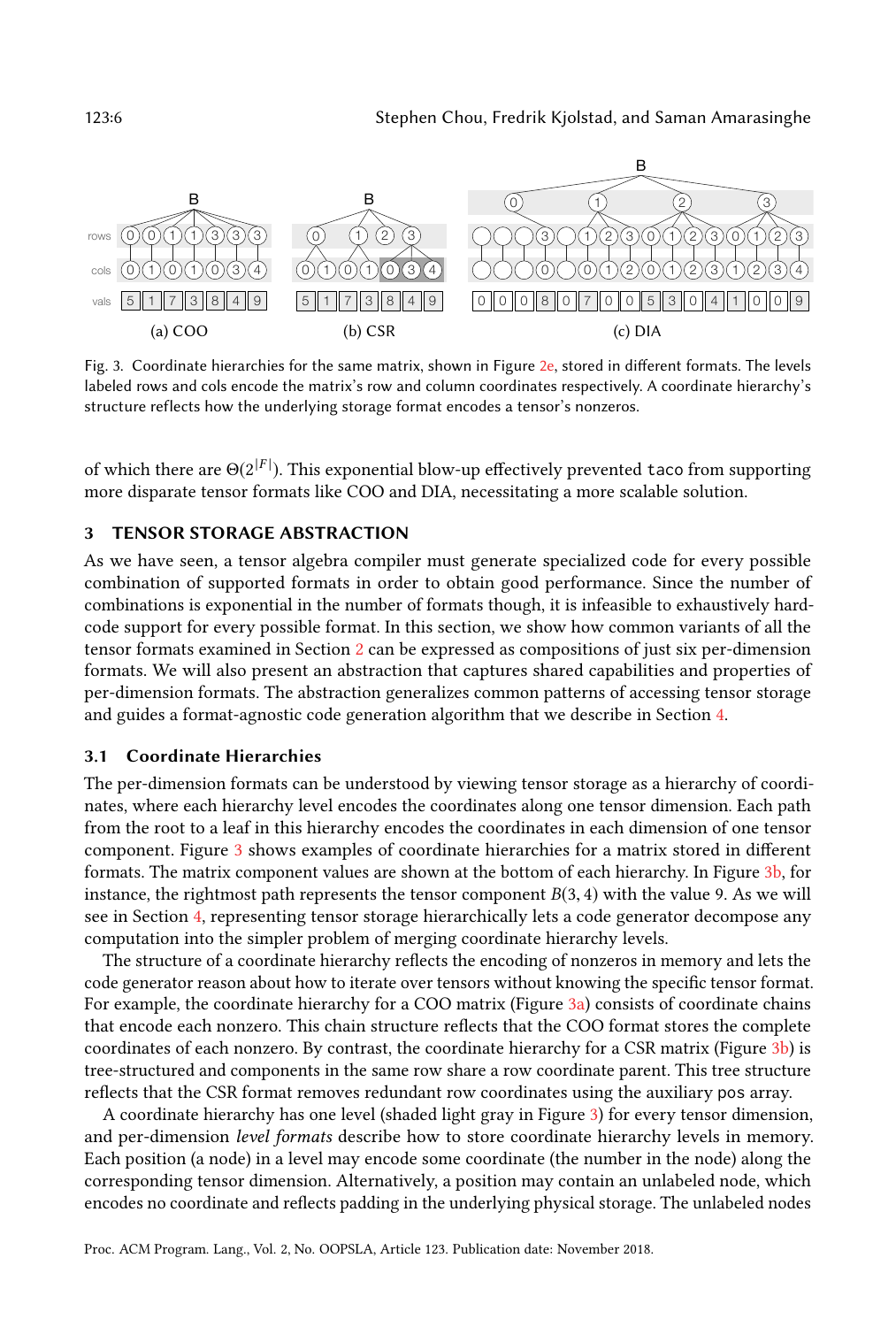in Figure [3c,](#page-5-1) for instance, represent segments of each diagonal that are out of the bounds of valid matrix coordinates. Typically, different levels in a coordinate hierarchy will be stored in separate data structures in memory, though the abstraction also permits levels to share the same underlying data structure. As will be evident, this can be useful for some tensor formats such as DIA, which uses the same array (i.e., offset) to encode both the row and column levels in Figure [3c.](#page-5-1)

Each node in a level may also be connected to a parent in the previous level. Coordinates that share the same parent are referred to as siblings. The coordinates highlighted in dark gray in Figure [3b,](#page-5-1) for instance, are siblings that share the parent row coordinate 3. A coordinate's ancestors refer to the set of coordinates that are encoded by the path from its parent to the root.

We propose six level formats that suffice to represent all the tensor formats described in Section [2,](#page-2-0) though many more are possible within our framework. Each level format (or *level type*) can encode all the nodes in a level along with the edges connecting them to their parents. Some of these level formats implicitly encode coordinates (e.g., as an interval), while others explicitly store them (e.g., in a segmented vector). At a high level, given a parent coordinate in the  $(i - 1)$ -th level of a coordinate hierarchy, the six level formats encode its children coordinates in the *i*-th level as follows:

- **Dense** levels store the size of the corresponding dimension  $(N)$  and encode the coordinates in the interval  $[0, N)$ . Figure [3b](#page-5-1) shows the row dimension of a CSR matrix encoded as a dense level with the array on the right.
- Compressed levels store coordinates in a segment of the crd array, with the segment bounds stored in the pos array. Figure [3b](#page-5-1) shows the column dimension of a CSR matrix encoded as a compressed level with the  $_{\text{p}}$ arrays on the right. Given a parent coordinate 1, for instance, the level of encodes two child coordinates 0 and 1, stored in crd between positions  $pos[1] = 2$  (inclusive) and  $pos[2] = 4$  (exclusive).
- Singleton levels store a single coordinate with no sibling in the crd array. Figure [3a](#page-5-1) shows the column dimension of a COO matrix encoded as a  $\frac{1}{\text{col}} \frac{1}{\text{col}} \frac{1}{\text{col}} \frac{1}{\text{col}} \frac{1}{\text{col}}$ singleton level with the array on the right.
- Range levels encode the coordinates in an interval with bounds computed from an offset and from dimension sizes  $N$  and  $M$ . Figure [3c](#page-5-1) shows the row dimension of a DIA matrix encoded as a range level with the arrays on the right. Given a parent coordinate 1, the level encodes coordinates between  $max(0, -offset[1]) = 1$  and  $min(4, 6 - offset[1]) = 4$ .
- Offset levels encode a single coordinate with no sibling, shifted from the parent coordinate by a value in the offset array. Figure [3c](#page-5-1) shows the column dimension of a DIA matrix encoded as an offset level with the array on the right. Given a parent coordinate 3 and an offset index 1, for instance, the level encodes the coordinate  $3 + \text{offset}[1] = 2$ .
- Hashed levels store coordinates in a segment, of size  $W$ , of a hash map (crd). The arrays on the right, with empty buckets marked by −1, encode the column dimension of a hash map row vector as a hashed level.

Table [2](#page-8-0) presents the precise semantics of the level formats, encoded in level functions that each level format implements and that fully describe how data structures associated with the level format can be interpreted as a coordinate hierarchy level. (Section [3.2](#page-8-1) describes level functions in more depth.) Figure [4](#page-7-0) shows how these level formats can be composed to express all the tensor formats surveyed in Section [2.](#page-2-0) The same level formats, however, may be combined in other ways to express additional tensor formats. For instance, a variant of DIA for matrices that have only sparsely-filled diagonals can be expressed as the combination (dense, compressed, offset), which replaces the range level



pos 0 2 4 4 crd 0 1 0 1 0 7 3 4





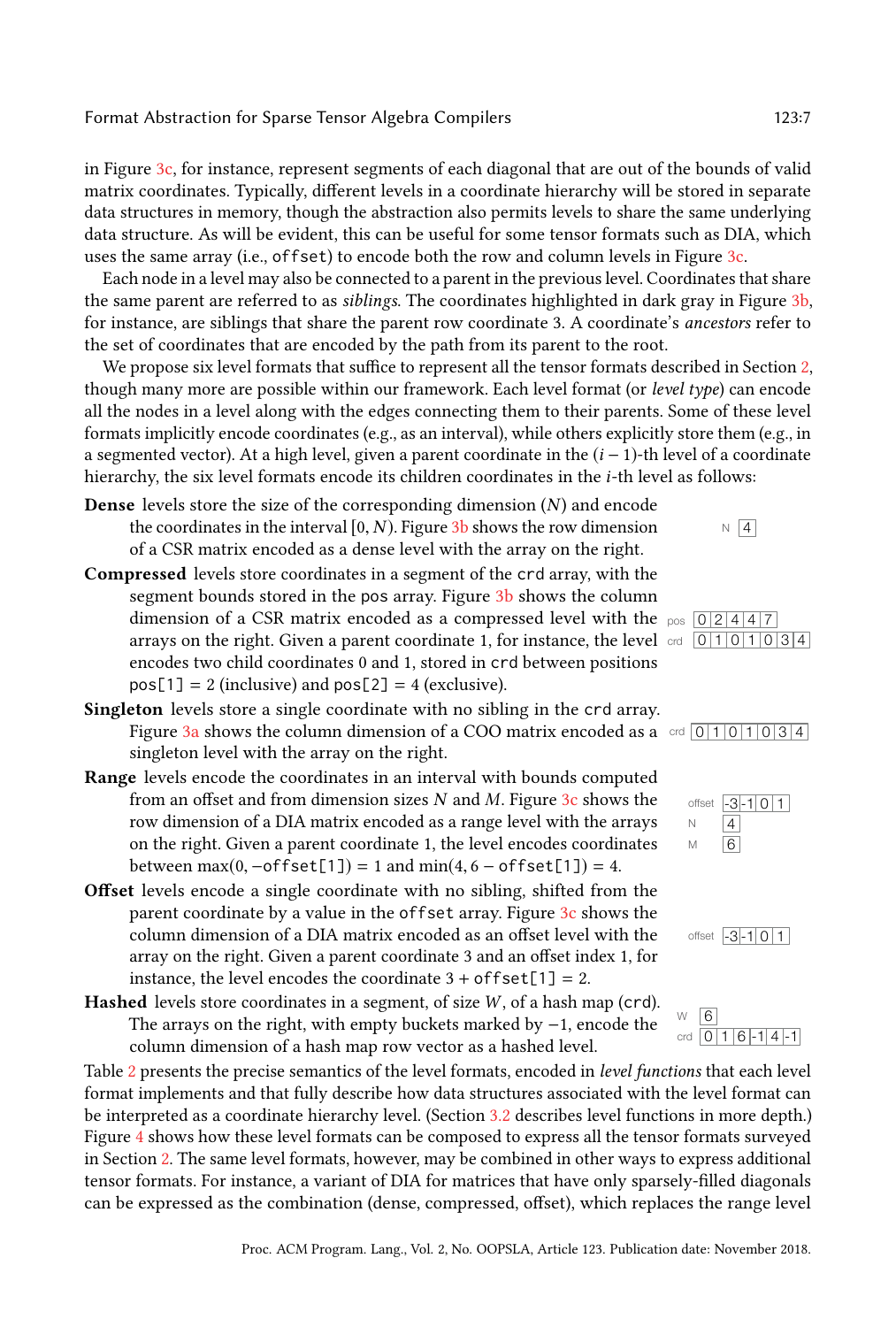123:8 Stephen Chou, Fredrik Kjolstad, and Saman Amarasinghe

<span id="page-7-0"></span>

(c) 3rd-order tensor storage formats

Fig. 4. Common tensor formats composed from per-dimension level formats. We cast structured matrix formats as higher-order tensor formats. The label beside a level identifies the tensor dimension it represents. Unless otherwise stated, all levels other than hashed are ordered and unique (see Section [3.3\)](#page-10-0); hashed levels are unordered and unique.  $(\neg O)$  denotes an unordered level and  $(\neg U)$  denotes a non-unique level.

<span id="page-7-1"></span>Table 1. Supported capabilities and properties of each level type. V, P, I, and A indicate that a level type supports coordinate value iteration, coordinate position iteration, insert, and append respectively. A  $(\checkmark)$ indicates that a level type can be configured to either possess or not possess a particular property.

| Level Type | Capabilities |        |               | Properties |               |                |                   |         |
|------------|--------------|--------|---------------|------------|---------------|----------------|-------------------|---------|
|            | Iteration    | Locate | Assembly Full |            | Ordered       | Unique         | <b>Branchless</b> | Compact |
| Dense      | V            |        |               |            | '✓)           | $\checkmark$   |                   |         |
| Range      |              |        |               |            | $(\surd)$     | $\sqrt{ }$     |                   |         |
| Compressed |              |        | А             | $(\surd)$  | $(\sqrt{ } )$ | $\checkmark$ ) |                   |         |
| Singleton  |              |        | А             | $(\surd)$  | $\mathcal{S}$ | $\checkmark$ ) |                   |         |
| Offset     | D            |        |               |            | $\mathcal{S}$ | $\sqrt{ }$     | √                 |         |
| Hashed     | р            |        |               | $\sqrt{ }$ |               | $\checkmark$   |                   |         |

that implicitly assumes diagonals are densely filled. We cast structured matrix formats, like BCSR, as formats for higher-order tensors; the added dimensions expose more complex tensor structures.

The code generator in Section [4](#page-12-0) emits code that accesses and modifies coordinate hierarchy levels through an abstract level interface, which ensures the code generator is not tied to specific formats. This makes it extensible and maintainable as adding support for new formats does not require any change to the code generation algorithm. The abstract interface to a coordinate hierarchy level consists of level capabilities and properties. Level capabilities instruct the code generator on how to iterate over and index into levels, as well as on how to add coordinates to a level. Properties of a level let the compiler emit optimized loops that exploit tensor attributes to increase computational performance. Table [1](#page-7-1) identifies the capabilities and properties of each level type.

Proc. ACM Program. Lang., Vol. 2, No. OOPSLA, Article 123. Publication date: November 2018.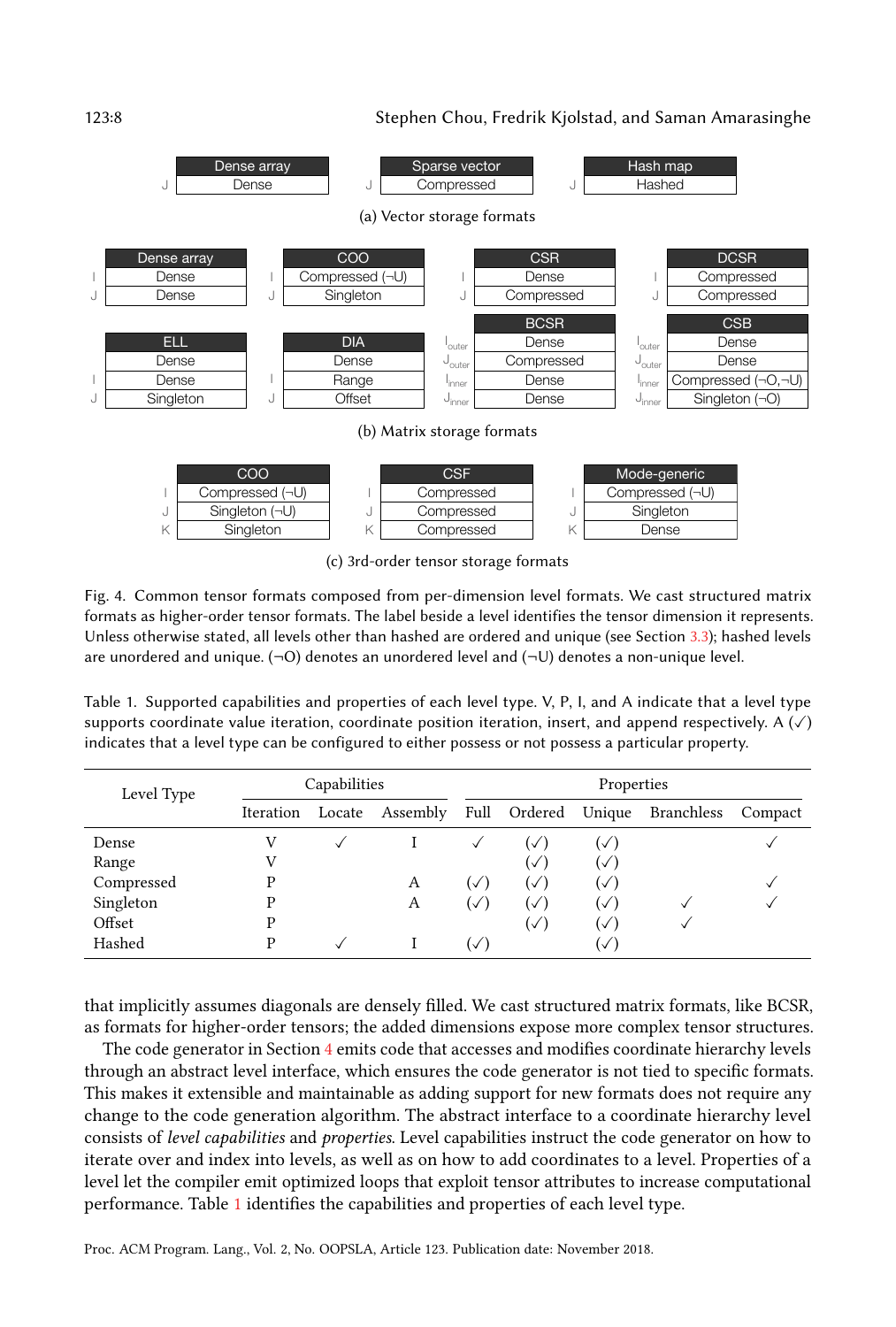| Level Type |                                                                                                                                                                                                                                                                                                                                                        | Level Function Definitions                                                                                      |
|------------|--------------------------------------------------------------------------------------------------------------------------------------------------------------------------------------------------------------------------------------------------------------------------------------------------------------------------------------------------------|-----------------------------------------------------------------------------------------------------------------|
| Dense      | coord_bounds( $i_1, \ldots, i_{k-1}$ ):<br>return $\langle 0, N_k \rangle$                                                                                                                                                                                                                                                                             | coord_access( $p_{k-1}$ , $i_1$ , , $i_k$ ):<br>return $\langle p_{k-1} \times N_k + i_k$ , true>               |
|            | $locate(p_{k-1}, i_1, , i_k)$ :<br>return $\langle p_{k-1} \times N_k + i_k, \text{ true} \rangle$                                                                                                                                                                                                                                                     |                                                                                                                 |
| Range      | coord_bounds( $i_1, \ldots, i_{k-1}$ ):<br>return $\langle \text{max}(0, -\text{offset}[i_{k-1}]) \rangle$ ,<br>$min(N_k, M_k - offset[i_{k-1}])$                                                                                                                                                                                                      | coord_access( $p_{k-1}$ , $i_1$ , , $i_k$ ):<br>return $\langle p_{k-1} \times N_k + i_k, \text{ true} \rangle$ |
| Compressed | $pos_b$ ounds $(p_{k-1})$ :<br>return <pos[<math>p_{k-1}], <math>pos[p_{k-1} + 1]</math>&gt;</pos[<math>                                                                                                                                                                                                                                               | $pos_{a}$ access $(p_k, i_1, , i_{k-1})$ :<br>return $\text{card}[p_k]$ , true>                                 |
| Singleton  | $pos_bounds(p_{k-1})$ :<br>return $\langle p_{k-1}, p_{k-1} + 1 \rangle$                                                                                                                                                                                                                                                                               | pos_access( $p_k$ , $i_1$ , , $i_{k-1}$ ):<br>return $\text{card}[p_k]$ , true>                                 |
| Offset     | $pos_bounds(p_{k-1})$ :<br>return $\{p_{k-1}, p_{k-1} + 1\}$                                                                                                                                                                                                                                                                                           | pos_access( $p_k$ , $i_1$ , , $i_{k-1}$ ):<br>return $\langle i_{k-1} + \text{offset}[i_{k-2}],$ true>          |
|            | $pos_b$ ounds $(p_{k-1})$ :<br>return $\langle p_{k-1} * W_k, (p_{k-1} + 1) * W_k \rangle$                                                                                                                                                                                                                                                             | $pos_{a}$ access $(p_k, i_1, , i_{k-1})$ :<br>return $\text{card}[p_k]$ , $\text{crd}[p_k]$ != -1>              |
| Hashed     | $locate(p_{k-1}, i_1, , i_k)$ :<br>int $p_k = i_k % W_k + p_{k-1} * W_k$<br>if $(crd[p_k] := i_k 8k crd[p_k] := -1$<br>int end = $p_k$<br>do f<br>$p_k = (p_k + 1) % W_k + p_{k-1} * W_k$<br>} while $(\text{crd[p_k]} := i_k \& \text{crd[p_k]} := -1 \& p_k := \text{end})$<br>$\mathcal{L}$<br>return $\langle p_k, \text{crd}[p_k] == i_k \rangle$ |                                                                                                                 |

Table 2. Level functions defined for each of the six level types listed in Section [3.1.](#page-5-2) Section [3.2](#page-8-1) describes how these level functions implement the access capabilities supported by each level type, as identified in Table [1.](#page-7-1)

# <span id="page-8-1"></span><span id="page-8-0"></span>3.2 Level Access Capabilities

Every coordinate hierarchy level provides a set of capabilities that can be used to access or modify its coordinates. Each capability is exposed as a set of *level functions* with a fixed interface that a level must implement to support the capability. Table [1](#page-7-1) identifies the capabilities that each level format supports, and Table [2](#page-8-0) shows the level functions that implement the access capabilities.

Level capabilities provide an abstraction for manipulating physical indices (tensor storage) in a format-agnostic manner. As an example, the column dimension of a CSR matrix is a compressed level, which provides the coordinate position iteration capability. This capability is exposed as two level functions, pos\_bounds and pos\_access, as shown in Table [2.](#page-8-0) To access the column coordinates in dark gray in Figure [3b,](#page-5-1) we first determine their range by calling pos\_bounds with the position of row coordinate 3 as input. We then call pos\_access for each position in this range to get the column coordinate values. Under the hood, pos\_bounds indexes the pos array to locate the crd array segment that stores the column coordinates, while pos\_access retrieves each of the coordinates from crd. These level functions fully describe how to access CSR indices efficiently, while hiding details such as the existence of the pos and crd arrays from the caller.

The abstract interface to a coordinate hierarchy level exposes three different access capabilities: coordinate value iteration, coordinate position iteration, and locate. Every level must provide coordinate value iteration or coordinate position iteration and may optionally also provide the locate capability. Table [1](#page-7-1) identifies the access capabilities supported by each level type. Our code generation algorithm will emit code that calls level functions to access physical tensor storage, which ensures the algorithm is not tied to any specific types of data structures.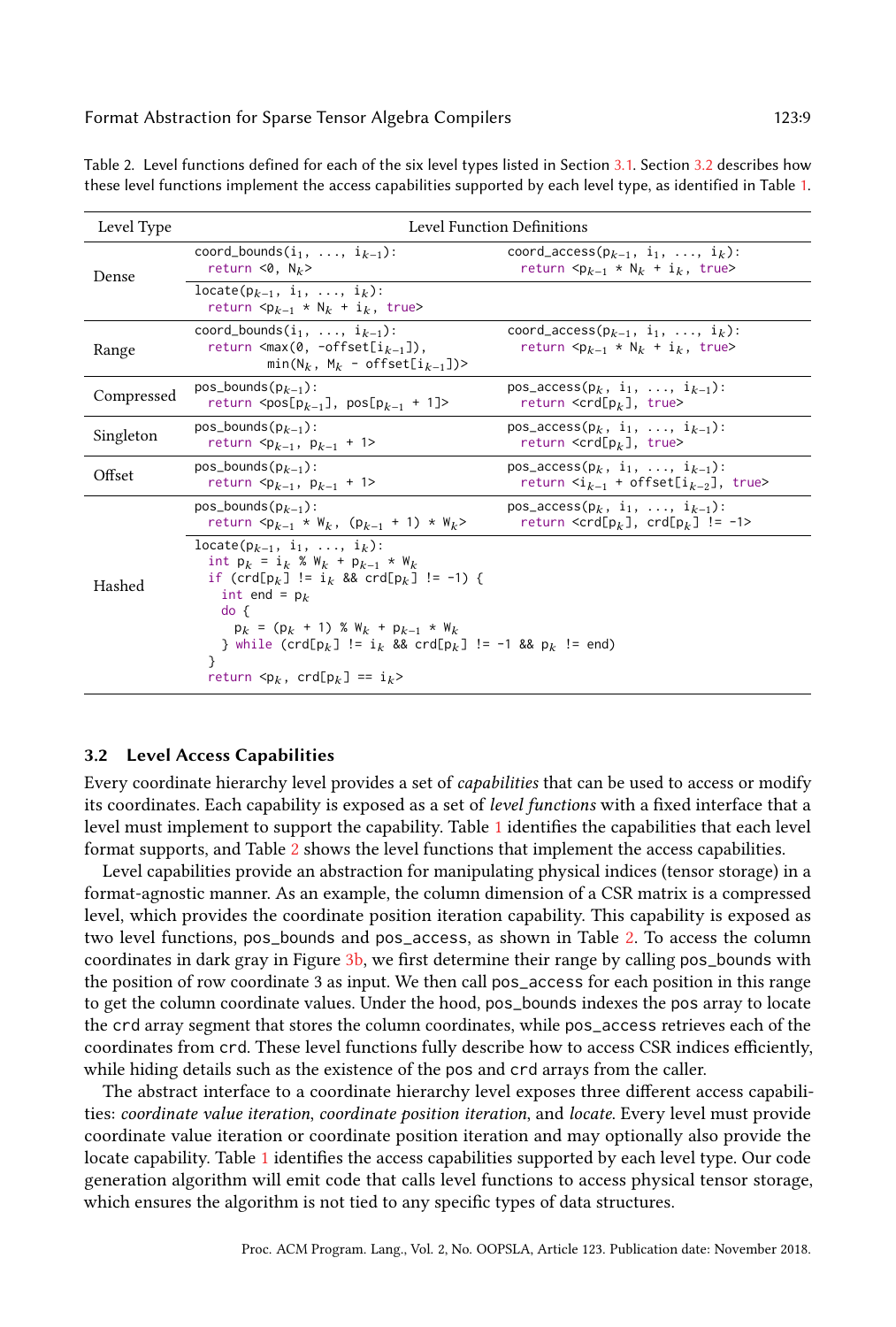#### 123:10 Stephen Chou, Fredrik Kjolstad, and Saman Amarasinghe

<span id="page-9-0"></span>

Fig. 5. To iterate over a dense vector, we loop over its coordinates and use them to index into the vals array. To iterate over a sparse vector, we loop over coordinate positions and use them to access the crd and vals arrays. Coordinate value iteration and coordinate position iteration generalize these patterns.

Coordinate Value Iteration. The coordinate value iteration capability directly iterates over coordinates. It generalizes the method in Figure [5a](#page-9-0) for iterating over a dense vector and is exposed as two level functions. The first returns an iterator over coordinates of a coordinate hierarchy level (coord\_bounds) and the second accesses the position of each coordinate (coord\_access):

coord\_bounds(i<sub>1</sub>, ..., i<sub>k-1</sub>) -> <ibegin<sub>k</sub>, iend<sub>k</sub>> coord\_access( $p_{k-1}$ , i<sub>1</sub>, ..., i<sub>k</sub>) -> <p<sub>k</sub>, found>

More precisely, given a list of ancestor coordinates ( $i_1, \ldots, i_{k-1}$ ), coord\_bounds returns the bounds of an iterator over coordinates that may have those ancestors. For each coordinate  $i_k$  within those bounds, coord\_access either returns the position of a child of  $p_{k-1}$  that encodes  $i_k$  and returns found as true, or alternatively returns found as false if the coordinate does not actually exist. These functions can be used to iterate tensor coordinates in the general case as demonstrated in Figure [5c.](#page-9-0) In practice though, the code in Figure [5c](#page-9-0) can be optimized by removing the conditional if we know that an implementation of coord\_access always returns found as true.

Coordinate Position Iteration. The coordinate position iteration capability, on the other hand, iterates over coordinate positions. It generalizes the method in Figure [5b](#page-9-0) for iterating over a sparse vector and is also exposed as two level functions. The first returns an iterator over positions in a level (pos\_bounds) and the second accesses the coordinate encoded at each position (pos\_access):

```
pos_bounds(p_{k-1}) -> <pbegin<sub>k</sub>, pend<sub>k</sub>>
pos_access(p<sub>k</sub>, i<sub>1</sub>, ..., i<sub>k−1</sub>) -> \langle i_k, found>
```
More precisely, given a coordinate at position  $p_{k-1}$ , pos\_bounds returns the bounds of an iterator over positions that may have  $p_{k-1}$  as their parent. For each position  $p_k$  in those bounds, pos\_access returns the coordinate encoded at that position, or alternatively returns found as false if  $p_k$  is not actually a child of  $p_{k-1}$  or does not encode a coordinate (i.e., if  $p_k$  is unlabeled). These functions can be used to iterate tensor coordinates with code like that shown in Figure [5d;](#page-9-0) this code shares a similar structure to that for coordinate value iteration but has the roles of  $i_k$  and  $p_k$  reversed.

Proc. ACM Program. Lang., Vol. 2, No. OOPSLA, Article 123. Publication date: November 2018.

}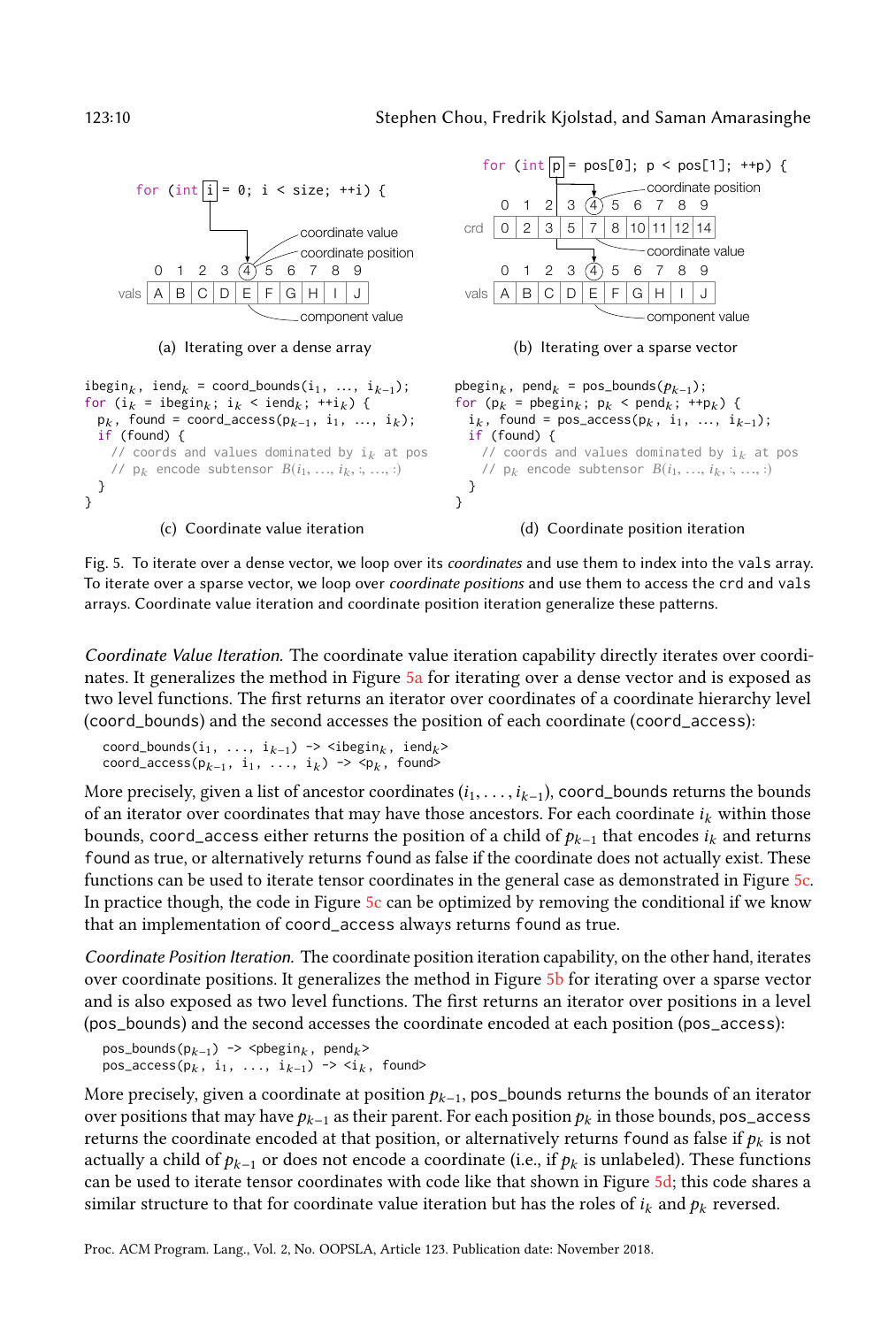Locate. The locate capability provides random access into a coordinate hierarchy level through a function that computes the position of a coordinate:

locate( $p_{k-1}$ , i<sub>1</sub>, ..., i<sub>k</sub>) -> <p<sub>k</sub>, found>

locate has similar semantics as coord\_access. Given a coordinate  $i_{k-1}$  at position  $p_{k-1}$ , locate attempts to locate among its children the coordinate  $i_k$ . If locate finds  $i_k$ , then it returns  $i_k$ 's position  $p_k$  and returns found as true; otherwise it returns found as false. Traversing a path in a coordinate hierarchy to access a single tensor component can be done by successively calling locate at every level. As we will see in Section [4,](#page-12-0) having operands with efficient implementations of the locate capability leads to code that avoids iterating over every nonzero in those operands.

# <span id="page-10-0"></span>3.3 Level Properties

A coordinate hierarchy level may also declare up to five properties: full, ordered, unique, branchless, and compact. These properties describe characteristics of a level, such as whether coordinates are arranged in order, and are invariants that are explicitly enforced or implicitly assumed by the underlying physical index. The column dimension of a sorted CSR matrix, for instance, is both ordered and unique (Figure [4\)](#page-7-0), which means it stores every coordinate just once and in increasing order. Our code generation technique relies on these level properties to emit optimized code.

Table [1](#page-7-1) identifies the properties of each level type. Some coordinate hierarchy levels may be configured with a property, depending on the application. Configurable properties reflect invariants that are not tied to how a physical index encodes coordinates. For example, the crd array in compressed levels typically store coordinates in order when used in the CSR format, but the same data structure can also store coordinates out of order. Figure [4](#page-7-0) shows how level types with configurable properties can be configured to represent tensor formats.

Full. A level is full if every collection of coordinates that share the same ancestors encompasses all valid coordinates along the corresponding tensor dimension. For instance, a level that represents a CSR matrix's row dimension (Figure [3b\)](#page-5-1) encodes every row coordinate and is thus full. By contrast, a level that represents the same CSR matrix's column dimension is not full as it only stores the coordinates of nonzero components.

Unique. A level is unique if no collection of coordinates that share the same ancestors contains duplicates. For example, a level that represents a CSR matrix's row dimension necessarily encodes every coordinate just once and is thus unique. By contrast, a level that represents a COO matrix's row dimension (Figure [3a\)](#page-5-1) can store a coordinate more than once and is thus not unique.

Ordered. A level is ordered if coordinates that share the same ancestors are ordered in increasing value, coordinates with different ancestors are ordered lexicographically by their ancestors, and duplicates are ordered by their parents' positions. For example, a level that represents a sorted CSR matrix's column dimension stores coordinates in increasing order and is thus ordered. A level that represents a hash map vector, however, is not as coordinates are stored in hash order instead.

Branchless. A level is branchless if no coordinate has a sibling and each coordinate in the previous level has a child. For example, the coordinate hierarchy for a COO matrix consists strictly of chains of coordinates, making the lower level branchless. By contrast, a level that represents a CSR matrix's column dimension can have multiple coordinates with the same parent and is thus not branchless.

Compact. A level is compact if no two coordinates are separated by an unlabeled node that does not encode a coordinate. For instance, a level that represents a CSR matrix's column dimension encodes coordinates in one contiguous range of positions and is thus compact. A level that represents a hash map vector, however, is not as it can have unlabeled positions that reflect empty buckets.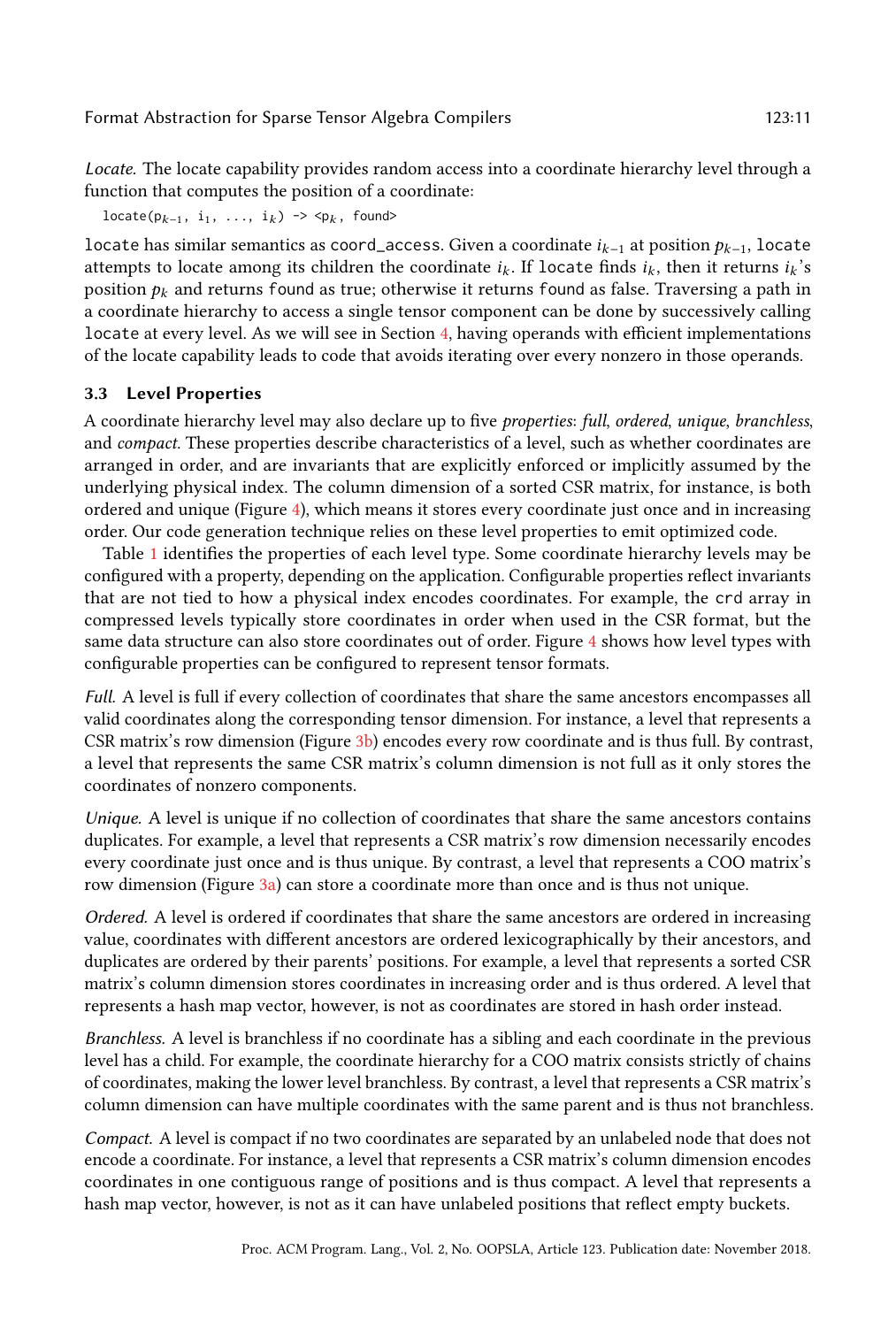| Level Type | Level Function Definitions                                                                 |                                                                                                                                                                                               |  |  |  |  |
|------------|--------------------------------------------------------------------------------------------|-----------------------------------------------------------------------------------------------------------------------------------------------------------------------------------------------|--|--|--|--|
| Dense      | insert_coord( $p_k$ , i <sub>k</sub> ):<br>// do nothing                                   | insert_init( $sz_{k-1}$ , $sz_k$ ):<br>// do nothing                                                                                                                                          |  |  |  |  |
|            | $size(sz_{k-1})$ :<br>return $sz_{k-1} * N_k$                                              | insert_finalize( $sz_{k-1}$ , $sz_k$ ):<br>// do nothing                                                                                                                                      |  |  |  |  |
|            | append_coord( $p_k$ , $i_k$ ):<br>$crd[p_k] = i_k$                                         | $append\_init(sz_{k-1}, sz_k):$<br>for (int $p_{k-1} = 0$ ; $p_{k-1} \leq sz_{k-1}$ ; $p_{k-1} \leq$<br>$pos[p_{k-1}] = 0$<br>ł                                                               |  |  |  |  |
| Compressed | $append\_edges(p_{k-1}, pbegin_{k}, pend_{k})$ :<br>$pos[p_{k-1} + 1] = pend_k - pbegin_k$ | $append\_finalize(sz_{k-1}, sz_k):$<br>int cumsum = $pos[0]$<br>for (int $p_{k-1} = 1$ ; $p_{k-1} \leq sz_{k-1}$ ; $+p_{k-1}$ ) {<br>cumsum += $pos[p_{k-1}]$<br>$pos[p_{k-1}] = cumsum$<br>ł |  |  |  |  |
|            | append_coord( $p_k$ , $i_k$ ):<br>$crd[p_k] = i_k$                                         | $append\_init(sz_{k-1}, sz_k):$<br>// do nothing                                                                                                                                              |  |  |  |  |
| Singleton  | append_edges( $p_{k-1}$ , pbegin <sub>k</sub> , pend <sub>k</sub> ):<br>// do nothing      | $append\_finalize(sz_{k-1}, sz_k):$<br>// do nothing                                                                                                                                          |  |  |  |  |
| Hashed     | insert_coord( $p_k$ , $i_k$ ):<br>$crd[p_k] = i_k$                                         | insert_init( $sz_{k-1}$ , $sz_k$ ):<br>for (int $p_k = 0$ ; $p_k < sz_k$ ; ++p <sub>k</sub> ) {<br>$crd[p_k] = -1$<br>ł                                                                       |  |  |  |  |
|            | $size(sz_{k-1})$ :<br>return $sz_{k-1} * W_k$                                              | insert_finalize( $sz_{k-1}$ , $sz_k$ ):<br>// do nothing                                                                                                                                      |  |  |  |  |

Table 3. Definitions of level functions that implement assembly capabilities for various level types.

#### <span id="page-11-0"></span>3.4 Level Output Assembly Capabilities

The capabilities described in Section [3.2](#page-8-1) iterate over and access coordinate hierarchy levels. A level may also provide *insert* and *append* capabilities for adding new coordinates to the level. These capabilities let us assemble, in a format-agnostic manner, the data structures that store the result of a computation. Table [1](#page-7-1) identifies the assembly capabilities that various level types support, and Table [3](#page-11-0) shows the level functions that implement those capabilities.

Insert Capability. Inserts coordinates at any position and is exposed as four level functions:

| insert_coord( $p_k$ , i <sub>k</sub> ) -> void | insert_init(sz <sub>k-1</sub> , sz <sub>k</sub> ) -> void     |
|------------------------------------------------|---------------------------------------------------------------|
| $size(sz_{k-1}) \rightarrow sz_k$              | insert_finalize(sz <sub>k-1</sub> , sz <sub>k</sub> ) -> void |

The level function insert\_coord inserts a coordinate  $i_k$  into an output level at position  $p_k$  given by locate, and requires that the level provide the locate capability. The level function insert\_init initializes the data structures that encode an output level, while insert\_finalize performs any post-processing required after all coordinates have been inserted. Both take, as inputs, the sizes of the level being initialized or finalized (sz<sub>k</sub>) and its parent level (sz<sub>k−1</sub>). For a level that provides the insert capability, its size is computed as a function of its parent's size by the level function size. For a level that supports append, its size is the number of coordinates that have been appended.

Append Capability. Appends coordinates to a level and is also exposed as four level functions:

| append_coord( $p_k$ , $i_k$ ) -> void                                       | append_init( $sz_{k-1}$ , $sz_k$ ) -> void     |
|-----------------------------------------------------------------------------|------------------------------------------------|
| append_edges( $p_{k-1}$ , pbegin <sub>k</sub> , pend <sub>k</sub> ) -> void | append_finalize( $sz_{k-1}$ , $sz_k$ ) -> void |

The level function append\_coord appends a coordinate  $i_k$  to the end of an output level  $(p_k)$ . The function append\_edges inserts edges that connect all coordinates between positions pbegin<sub>k</sub> and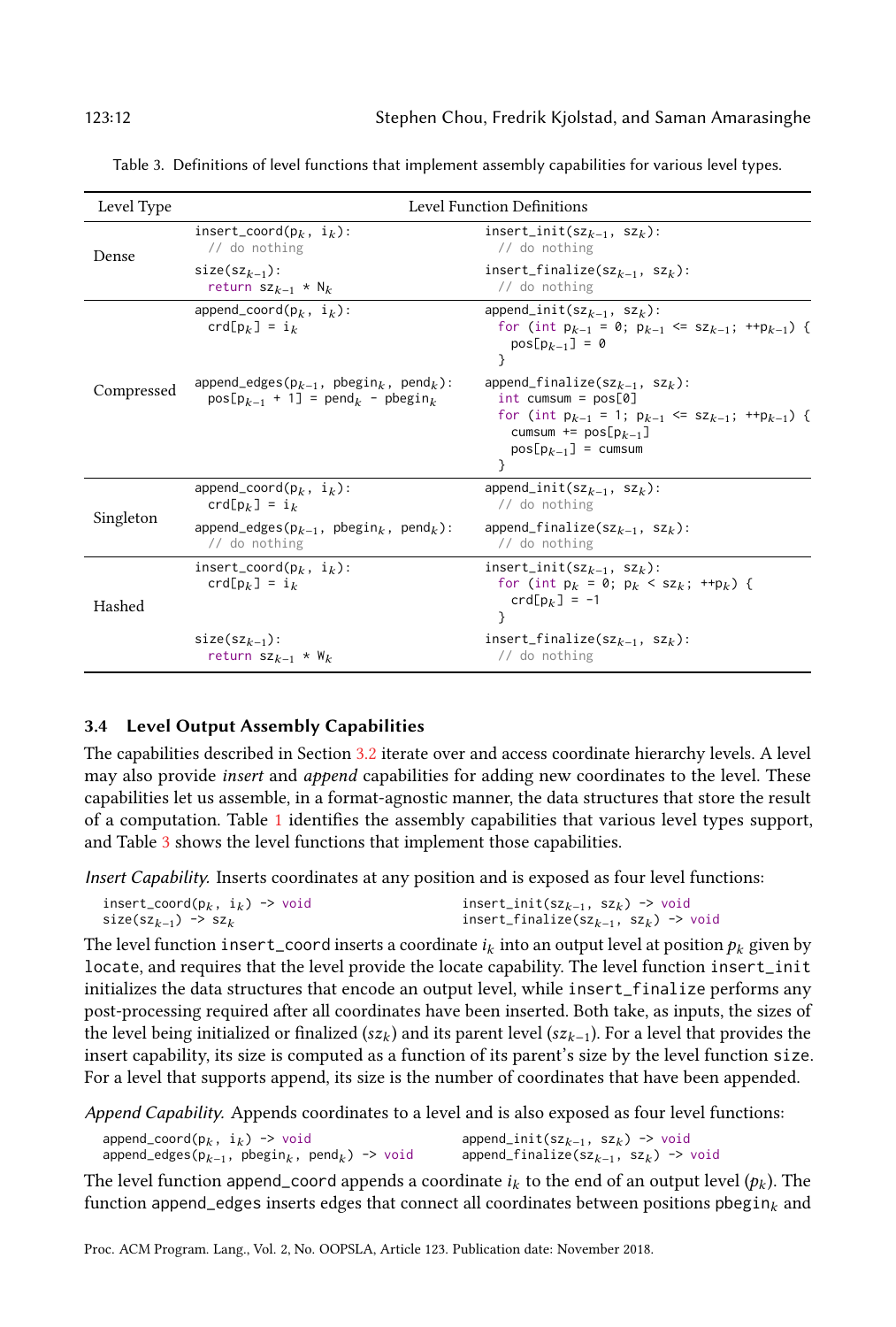pend<sub>k</sub> to the coordinate at position  $p_{k-1}$  in the previous level. This enables attaching appended coordinates to the rest of the coordinate hierarchy. In contrast to the insert capability, the append capability requires result coordinates to be appended in order. append\_init and append\_finalize serve identical purposes as insert\_init and insert\_finalize and take the same arguments.

Following the semantics of the append capability, we can, for instance, assemble the crd array of a CSR output matrix by repeatedly calling append\_coord as defined for compressed level types (see Table [3\)](#page-11-0), with the coordinates of every result nonzero as arguments. Similarly, the pos array can be assembled with calls to append\_init at the start of the computation, append\_edges after the nonzeros of each row have been computed, and append\_finalize at the very end.

# <span id="page-12-0"></span>4 CODE GENERATION

This section describes a code generation algorithm that emits efficient code to compute with tensors stored in any combination of formats. The algorithm supports any tensor format expressible as compositions of level formats, which includes all those described in Section [2](#page-2-0) and many others. Our algorithm extends the code generation technique proposed by [Kjolstad et al.](#page-28-1) [\[2017\]](#page-28-1) to handle many more disparate formats by only reasoning about capabilities and properties of level formats. This approach makes the complexity of our algorithm independent from the number of formats supported. Thus, support for new formats can be added without modifying the code generator.

# 4.1 Background

The code generation algorithm of [Kjolstad et al.](#page-28-1) [\[2017\]](#page-28-1) takes as input a tensor algebra expression in tensor index notation, which describes how each component in the output is to be computed in terms of components in the operands. Matrix multiplication, for example, is expressed in this notation as  $A_{ij} = \sum_k B_{ik} C_{kj}$ , which makes explicit that each component  $A_{ij}$  in the result is the inner product of the i-th row of B and the j-th column of C. Similarly, matrix addition can be expressed as  $A_{ij} = B_{ij} + C_{ij}$ . Computing an expression in index notation requires merging its operands—that is to say, iterating over the joint iteration space of the operands–dimension by dimension. For instance, code to add sparse matrices must iterate over only rows that have nonzeros in either matrix and, for each row, iterate over components that are nonzero in either matrix. Additive computations must iterate over the union of the operand nonzeros (i.e., a union merge), while multiplicative ones must iterate over the intersection of the operand nonzeros (i.e., an intersection merge).

The proper order in which to iterate over dimensions of the joint iteration space is determined from an iteration graph. The iteration graph for a tensor algebra expression e consists of a set of index variables that appear in  $e$  and a set of directed tensor paths that represent accesses into input and output tensors. Each tensor path connects index variables that are used in a corresponding tensor access and is ordered based on the order of index variables in the access expression and the order of dimensions in the accessed tensor. Determining the order in which to iterate over the joint iteration space's dimensions reduces to ordering index variables into a hierarchy, such that every tensor path edge goes from an index variable higher up to one lower down. As an example, Figure [6a](#page-13-0) shows the iteration graph for matrix addition with a CSR matrix and a COO matrix as inputs and a row-major dense matrix as output. From this iteration graph, we can determine that computing the operation requires iterating over the row dimension before the column dimension.

For each dimension, indexed by some index variable  $v$ , in the joint iteration space, its corresponding merge lattice describes what loops are needed to fully merge all input tensor dimensions that  $v$ indexes into. Each point in the ordered lattice encodes a set of input tensor dimensions indexed by  $v$  that may contain nonzeros and that need to be simultaneously merged in one loop. Each lattice point also encodes a sub-expression to be computed in the corresponding loop. Every path from the top lattice point to the bottom lattice point represents a sequence of loops that might have to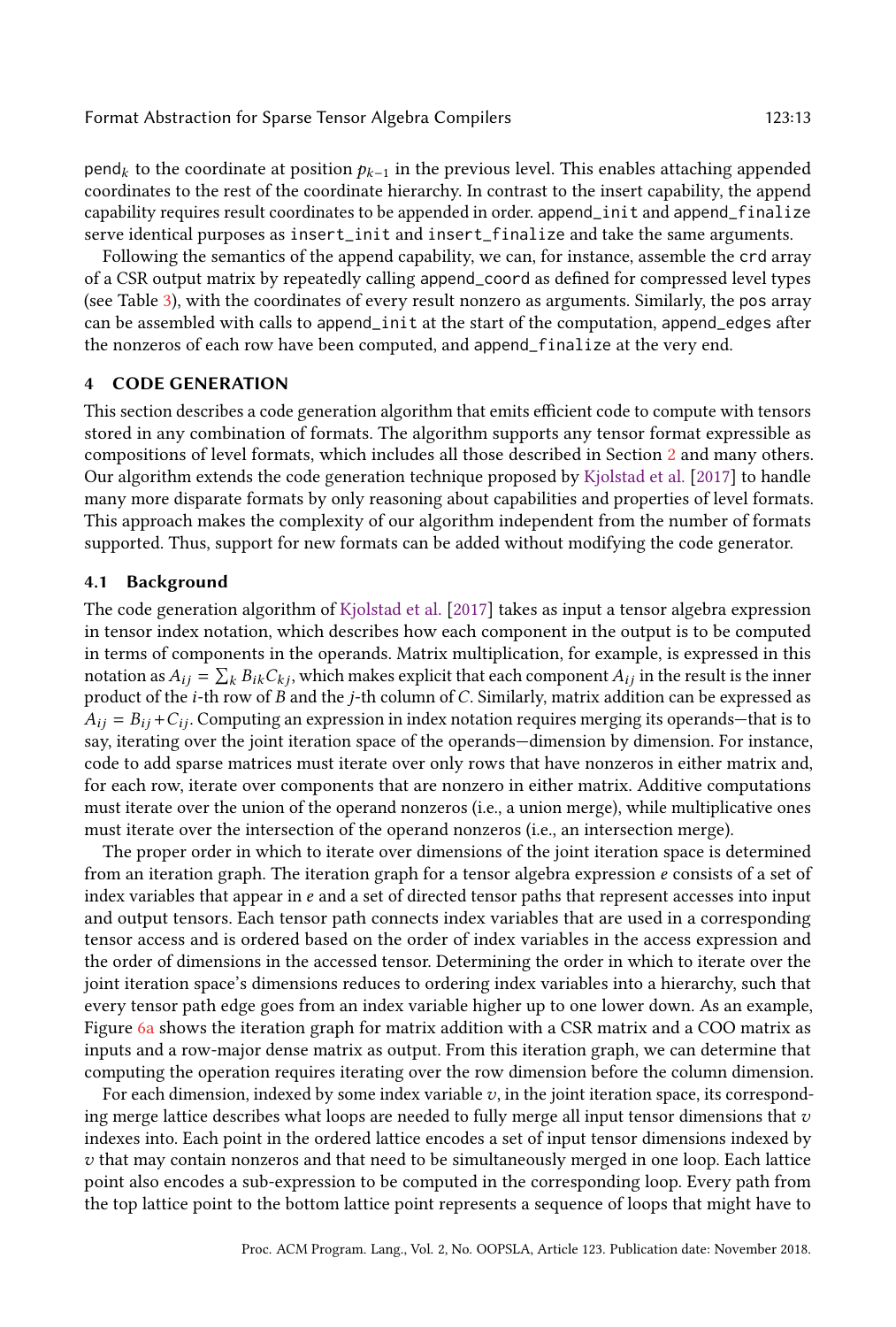<span id="page-13-0"></span>

Fig. 6. Iteration graph and optimized merge lattices for sparse matrix addition  $A_{ij} = B_{ij} + C_{ij}$ , where B is a CSR matrix and C is a COO matrix that is guaranteed to contain no empty row.

be executed at runtime in order to fully merge the inputs. Figures [6b](#page-13-0) and [6c,](#page-13-0) for instance, show merge lattices for matrix addition with a CSR matrix B and a COO matrix C that has no empty row. To fully merge  $B$  and  $C$ 's column dimensions, we would start by running the loop that corresponds to the top lattice point in Figure [6c,](#page-13-0) computing  $A_{ij} = B_{ij} + C_{ij}$  in each iteration. This incrementally merges the two operands until one  $(e.g., B)$  has been fully merged into the output. Then, to also fully merge the other operand (i.e., C) into the output, we would only have to run the loop that corresponds to the middle-left lattice point in Figure [6c,](#page-13-0) which computes  $A_{ij} = C_{ij}$  in each iteration in order to copy the remaining nonzeros from C to the output.

# <span id="page-13-2"></span>4.2 Property-Based Merge Lattice Optimizations

Optimizations on merge lattices that simplify them to yield optimized code were described by [Kjolstad et al.](#page-28-1) [\[2017\]](#page-28-1). Those were, however, all hard-coded to dense and compressed level formats. We reformulate the optimizations with respect to properties and capabilities of coordinate hierarchy levels, so that they can be applied to other level types. In particular, given a merge lattice for index variable  $v$ , our algorithm removes any lattice point that does not merge every full tensor dimension (i.e., a dimension represented by a full coordinate hierarchy level) that  $v$  indexes into. This is valid since full tensor dimensions are supersets of any sparse dimension, so once we finish iterating over and merge a full dimension we must have also visited every coordinate in the joint iteration space. Applying this optimization gives us the optimized merge lattice shown in Figure  $6b$ , which contains just a single lattice point even though the computed operation requires a union merge.

Our algorithm also optimizes merging of any number of full dimensions by emitting code to co-iterate over only those that do not support the locate capability, with the rest accessed via calls to locate. Depending on whether the operands are unordered, this can reduce the complexity of the co-iteration and thus the merge, assuming locate runs in constant time.

#### <span id="page-13-1"></span>4.3 Level Iterator Conversion

As we will see in Section [4.4,](#page-14-0) efficient algorithms exist for merging coordinate hierarchy levels that are ordered and unique, as well as for intersection merges where unordered levels provide the locate capability. Level iterator conversion turns iterators over unordered and non-unique levels without the locate capability into iterators with any desired properties. The aforementioned algorithms can then be used in conjunction to merge any coordinate hierarchy levels.

In the rest of this subsection, we describe two types of iterator conversion, deduplication and reordering, that can be composed to extend support to any combination of coordinate hierarchy levels. The flowchart on the right in Figure [8](#page-15-0) identifies, for each operand in an intersection merge, the iterator conversions that are needed to merge the operands. Our code generation algorithm emits code to perform these necessary iterator conversions on the fly at runtime.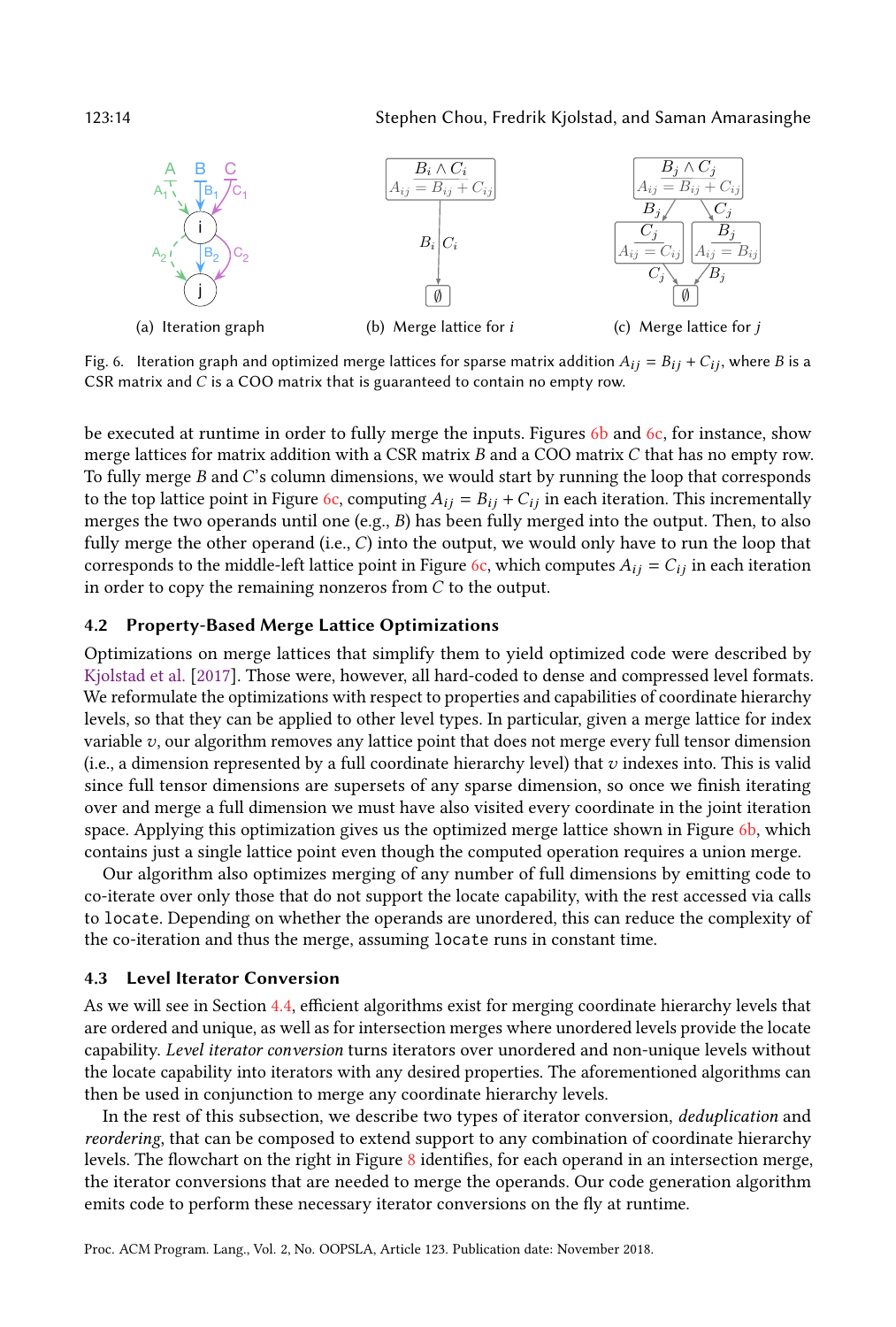<span id="page-14-1"></span>



(a) Separate iterators over the duplicates' children. (b) Chained iterator over the duplicates' children.

Fig. 7. Iterator chaining chains the iterators over the children of duplicate coordinates [\(a\)](#page-14-1) into a single iterator over all the children [\(b\)](#page-14-1). The arrows represent iterators with start and end bounds as green and red edges.

Deduplication. Duplicate coordinates complicate merging because it results in code that repeatedly visit the same points in the iteration space. Deduplication removes duplicates from iterators over ordered and non-unique levels using a deduplication loop. Lines 5–7 in Figure [1c](#page-1-0) shows an example of a deduplication loop that scans ahead and aggregates duplicate coordinates, resulting in an iterator that enumerates unique coordinates.

When non-unique levels are at the bottom of coordinate hierarchies, our technique emits deduplication loops that sum the values of duplicate coordinates. Otherwise, the emitted deduplication loop combines the iterators over the duplicate coordinates' children into a single iterator. In general, this requires a scratch array to store the child coordinates. Figure [7](#page-14-1) shows how to avoid the scratch array by chaining together the iterators over the children. This, however, requires that the child level support position iteration and that the child and parent levels be both ordered and compact. With iterator chaining, the starting bound of the first set of children and the ending bound of the last set of children become the bounds of the chained iterator. The resulting iterator provides the same interface as a regular coordinate position iterator and can thus participate in merging without a scratch array. Figure [1c](#page-1-0) shows iterator chaining used to iterate over columns of a COO matrix.

Reordering. A precondition for code to co-iterate over levels is that coordinates are enumerated in order. Reordering uses a scratch array to store an ordered copy of an unordered level and replaces iterators over the unordered level with iterators over the ordered copy. The code generation algorithm can then emit code that merges unordered levels by co-iterating over the ordered copies.

## <span id="page-14-0"></span>4.4 Level Merge Code

As a result of how we defined coordinate hierarchies in Section [3,](#page-5-0) merging dimensions of tensor operands is equivalent to merging the coordinate hierarchy levels that represent those dimensions. The most efficient method for merging levels depends on the properties and supported capabilities of the merged levels. Consider, for instance, the component-wise multiplication of two vectors  $x$ and y, which requires iterating over the intersection of coordinate hierarchy levels that encode their nonzeros. Figure [8](#page-15-0) shows the asymptotically most efficient strategies for computing the intersection merge depending on whether the inputs are ordered or unique and whether they support the locate capability. These are the same strategies that our code generation algorithm selects.

If neither input vector supports the locate capability, we can co-iterate over the coordinate hierarchy levels that represent those vectors and compute a new output component whenever we encounter nonzero components in both inputs that share the same coordinate. Lines 8–20 in Figure [1c](#page-1-0) shows another example of this method applied to merge the column dimensions of a CSR matrix and a COO matrix. This method generalizes the two-way merge algorithm used in merge sort [\[Knuth 1973,](#page-28-7) Chapter 5.2.4] to compute union or intersection merges of any number of inputs. Like the two-way merge algorithm though, it depends on being able to enumerate input coordinates uniquely and in order. Nonetheless, this method can be used in conjunction with the level iterator conversions described in Section [4.3](#page-13-1) to merge any coordinate hierarchy levels regardless of their properties, as Figure [8](#page-15-0) demonstrates how.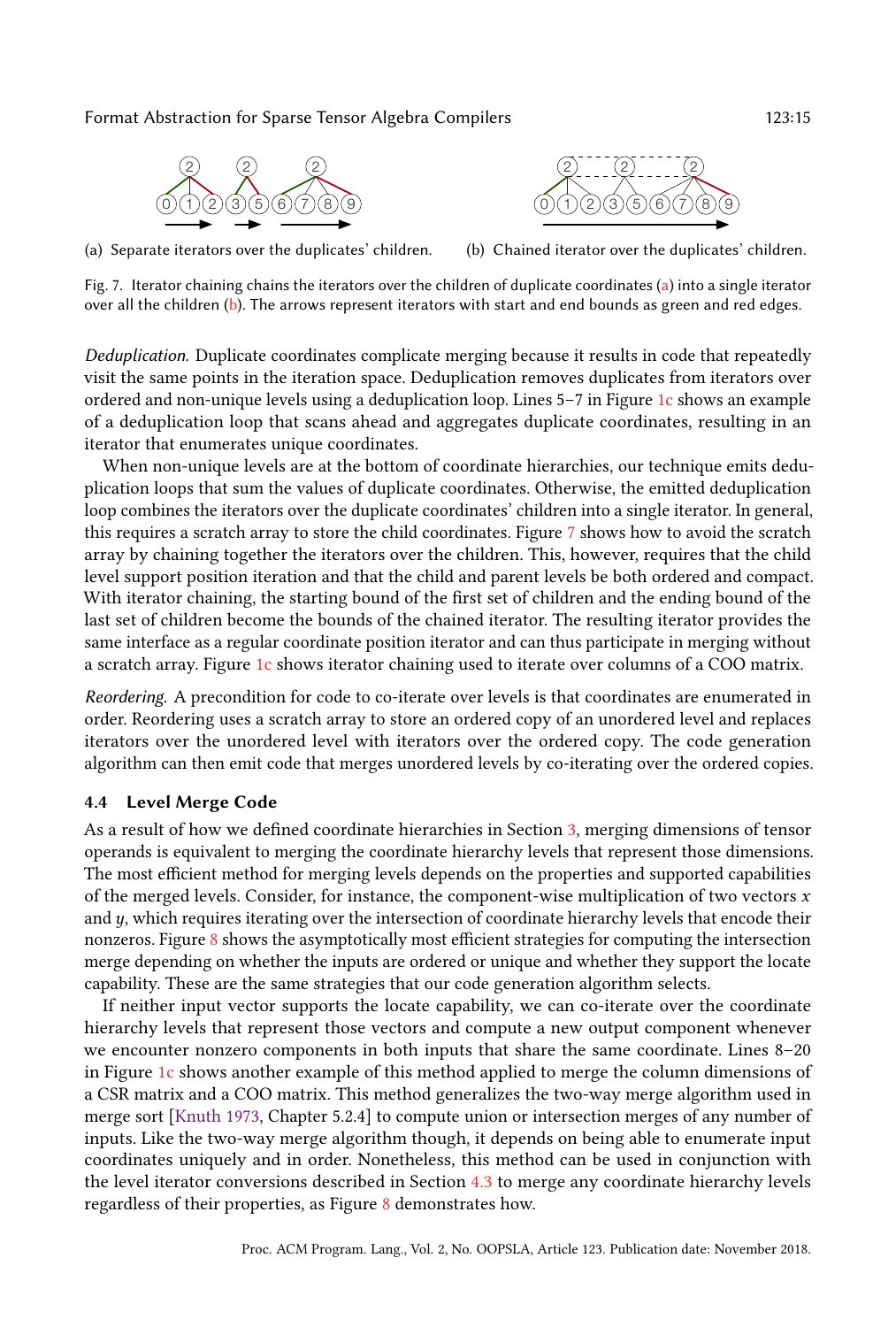<span id="page-15-0"></span>

Fig. 8. The most efficient strategies for computing the intersection merge of two vectors  $x$  and  $y$ , depending on whether they support the locate capability and whether they are ordered and unique. The sparsity structure of  $y$  is assumed to not be a strict subset of the sparsity structure of x. The flowchart on the right describes, for each operand, what iterator conversions are needed at runtime to compute the merge.

If one of the input vectors,  $y$ , supports the locate capability (e.g., it is a dense array), we can instead just iterate over the nonzero components of  $x$  and, for each component, locate the component with the same coordinate in y. Lines 2–9 in Figure [1b](#page-1-0) shows another example of this method applied to merge the column dimensions of a CSR matrix and a dense matrix. This alternative method reduces the merge complexity from  $O(nnz(x) + nnz(y))$  to  $O(nnz(x))$  assuming locate runs in constant time. Moreover, this method does not require enumerating the coordinates of y in order. We do not even need to enumerate the coordinates of  $x$  in order, as long as there are no duplicates and we do not need to compute output components in order (e.g., if the output supports the insert capability). This method is thus ideal for computing intersection merges of unordered levels.

We can generalize and combine the two methods described above to compute arbitrarily complex merges involving unions and intersections of any number of tensor operands. At a high level, any merge can be computed by co-iterating over some subset of its operands and, for every enumerated coordinate, locating that same coordinate in all the remaining operands with calls to locate. Which operands need to be co-iterated can be identified recursively from the expression  $\exp r$  that we want to compute. In particular, for each subexpression  $e = e_1$  op  $e_2$  in expr, let Coiter(e) denote the set of operand coordinate hierarchy levels that need to be co-iterated in order to compute  $e$ . If  $op$  is an operation that requires a union merge (e.g., addition), then computing  $e$  requires co-iterating over all the levels that would have to be co-iterated in order to separately compute  $e_1$  and  $e_2$ ; in other words,  $Cotter(e) = Cotter(e_1) \cup Cotter(e_2)$ . On the other hand, if op is an operation that requires an intersection merge (e.g., multiplication), then the set of coordinates of nonzeros in the result e must be a subset of the coordinates of nonzeros in either operand  $e_1$  or  $e_2$ . Thus, in order to enumerate the coordinates of all nonzeros in the result, it suffices to co-iterate over all the levels merged by just one of the operands. Without loss of generality, this lets us compute e without having to co-iterate over levels merged by  $e_2$  that can instead be accessed with locate; in other words,  $Coiter(e) = Coiter(e_1) \cup (Coiter(e_2) \setminus LocateCapable(e_2))$ , where  $LocateCapable(e_2)$  denotes the set of levels merged by  $e_2$  that support the locate capability.

## 4.5 Code Generation Algorithm

Figure [9a](#page-16-0) shows our code generation algorithm, which incorporates all of the concepts we presented in the previous subsections. Each part of the algorithm is labeled from 1 to 11; throughout the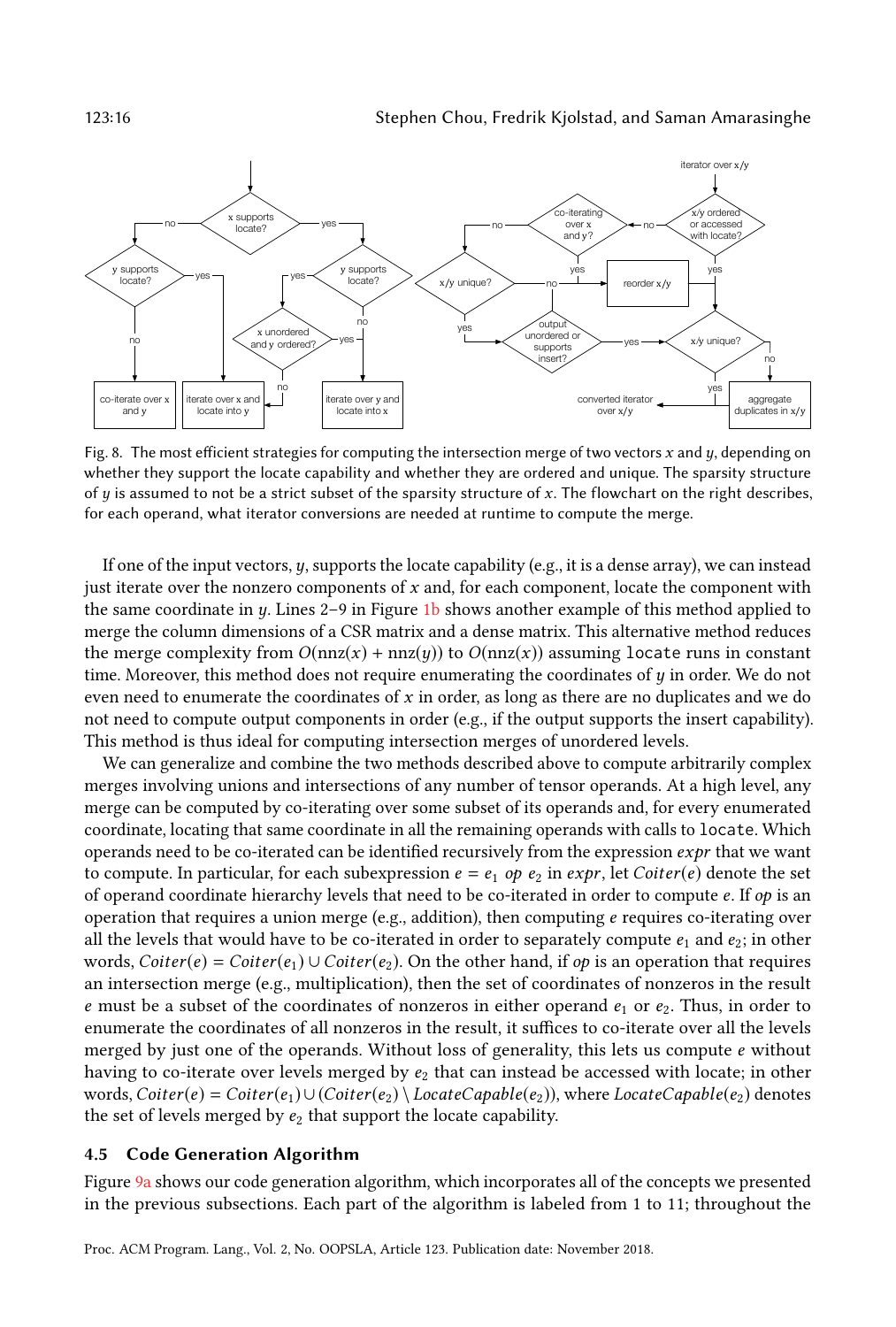```
code-gen(index-expr, index-var):
       let L := merge-lattice(index-expr, index-var)
      for Di in coord-value-iteration-dims(L):
        emit "int ivDj, int Dj_end = coord_iter_Dj(ivD1,...,ivDj-1);"
   for Dj in coord-pos-iteration-dims(L):<br>
if Dj-1 is unique or iterator for Dj is fused:<br>
emit "int pDj, int Dj_end = pos_iter_Dj(pDj-1);"
          else:
   emit "int pDj, _ = pos_iter_Dj(pDj-1);"<br>| emit "_, int Dj_end = pos_iter_Dj(Dj-1_segend - 1);"
     for Dj in noncanonical-dims(L)
          emit-scratch-array-assembly(Dj)
         if Dj is unordered:
   emit "sort(Dj_scratch, 0, Dj_end);"<br>emit "int itDj = 0;"
 _3 if result dimension Dj indexed by iv, supports append, is branching:
         emit "int pbegin\overrightarrow{Dj} = pDj;"
      for Lp in L:
         if iterator for each Dj in coiter-dims(Lp) is unfused:
    let cdims := coiter-dims(Lp) # co-iterated dimensions
 emit "while(all(["{p|it|iv}Dj < Dj_end" for Dj in cdims])) {"
         for Dj in coord-value-iteration-dims(Lp):<br>emit "int pDi, bool fDi = coord acces
            emit "int pDj, bool fDj = coord_access_Dj(pDj-1,...,ivDj);"<br>emit "while (!fDj && ivDj < Dj_end)"
            emit "while (\text{ifDj 8& ivDj < Dj-end})'<br>emit "pDi. fDi = coord access Di(r
                          "pDj, fDj = coord_access_Dj(pDj-1,...,++ivDj);"
        for Dj in coord-pos-iteration-dims(L_p)<br>emit "int ivDj, bool fDj = pos_acc
   emit "int ivDj, bool fDj = pos_access_Dj(pDj,...,ivDj-1);"<br>emit "while (!fDj && pDj < Dj_end)"<br>emit "ivDj, fDj = pos_access_Dj(++pDj,...,ivDj-1);"<br>emit "if(all(["fDj" for Dj in canonical-coiter-dims(Lp)])) {"
         for Dj in noncanonical-dims(Lp)<br>emit "int ivDi = Di scrat
                          \frac{1}{\pi} "int ivDj = Dj_scratch[itDj].i;"
            emit "int pDj = Dj_scratch[itDj].p;
         emit "int iv = min([\n  "i\nu Dj" for Dj in coiter-dims(Lp));"<br>for Dj in locate-dims(Lp): # dimensions accessed with locate
    for Dj in locate-dims(Lp): # dimensions accessed with locate
 emit "int pDj, bool fDj = locate_Dj(pDj-1,...,iv);"
    for Dj in noncanonical-dims(Lp) U coord-pos-iteration-dims(Lp):
 emit "int Dj_segend = {p|it}Dj + 1;"
 if Dj is not unique and iterator for Dj is unfused:
               emit-deduplication-loop(Dj)
          emit-available-expressions(index-expr, iv)
   if result dimension Dj indexed by iv, supports insert:<br>
emit "int pDj, _= locate_Dj(pDj-1,...,iv);"<br>
for Lq in sub-lattice(Lp): # a case per lattice point below Lp<br>
let cdims := coiter-dims(Lq) \full-dims(Lq)<br>
let ldims :
             for child-index-var in children-in-iteraton-graph(index-var):
                code-gen(expression(Lq), child-index-var)
             emit-compute-statements()
             if result dimension Dj indexed by iv and Dj+1 not branchless:
               emit "{insert|append}_coord_Dj(pDj,iv);"
    if Dj supports append:
 emit "pDj++;"
 while Dj is branchless:
    if Dj supports append:
 emit "append_edges_Dj(pDj-1,pDj - 1,pDj);
 Dj := Dj-1 # parent dimension in output hierarchy
   emit "append_coord_Dj(pDj,iv);"<br>
emit "pDj++;"<br>
emit "}"
          for Dj in coiter-dims(Lp):
             if Dj is not full:
   emit "if (ivDj == iv) "<br>if Dj in coord-value-iteration-dims(Lp):
              emit "ivDj++;"
             else:
    emit "{p|it}Dj = Dj_segend;"
 emit "}"
         if iterator for each Dj in coiter-dims(Lp) is unfused:
             emit "}"
     if result dimension Dj indexed by iv, supports append, is branching:<br>emit "append_edges_Dj(pDj-1.pbeginDj.pDj):"
                   "append_edges_Dj(pDj-1,pbeginD}Dj,pDj);"
 1
 \circ4
 5
 3
11
 6
 7
 8
 9
10
 6
 4
 3
```

```
\frac{1}{1} int pC1 = C1_pos[0];
| int C1_end = C1_pos[1];<br>4| while (pC1 < C1_end) {<br>5| int iC1 = C1_crd[pC1];
      int i = iC1;
 int pB1 = (0 * B1_N) + i;
        int C1_segend = pC1 + 1;
        while (C1_segend < C1_end && 
                   C1_c\ncrd[C1_segend] == i) C1_segend++;
      int pA1 = (0 * A1_N) + i;
 int pB2 = B2_pos[pB1];
 int B2_end = B2_pos[pB1 + 1];
      int pC2 = pC1;
 int C2_end = C1_segend;
 while (pB2 < B2_end && 
      pC2 < C2_end) {
 int jB2 = B2_crd[pB2];
 int jC2 = C2_crd[pC2];
      int j = min(jB2, jC2);
 int B2_segend = pB2 + 1;
           int C2 segend = pC2 + 1;
      int pA2 = (pA1 * A2_N) + j;
 if (jB2 == j && jC2 == j) {
 A[pA2] = B[pB2] + C[pC2];
      } else if (jB == j) {
 A[pA2] = B[pB2];
 } else if (jC == j) {
              A[pA2] = C[pC2]; }
 if (jB2 == j) pB2 = B2_segend;
 if (jC2 == j) pC2 = C2_segend;
        }
        while (pB2 < B2<sub>end</sub>) {
           int jB2 = B2_ccrd[pB2];int \tilde{j} = jB2;
           int \overrightarrow{B2}-segend = pB2 + 1;
      int pA2 = (pA1 * A2_N) + j;
 A[pA2] = B[pB2];
           pB2 = B2_segend;
      }
     while (pC2 < C2_end) {<br>int jC2 = C2_crd[pC2];
      int j = jC2;
 int C2_segend = pC2 + 1;
 int pA2 = (pA1 * A2_N) + j;
           A[pA2] = C[pC2];pC2 = C2_segend;
        }
       pC1 = C1_segend;
```
(b) Generated code, with level function calls inlined, for adding a CSR matrix to a COO matrix with no empty row, stored to a dense output matrix.

} 4

9

10 3

8

1

4 5 8

 $10$ 

11 4

3

5 8

10 3

4

11 4 11

10 3

11 5 8

Fig. 9. Algorithm for generating code that computes tensor algebra expressions on operands represented as coordinate hierarchies, and an example of code it generates. The sets coord-value-iteration-dims and coord-pos-iteration-dims exclude dimensions in noncanonicaldims. Here, canonical dimensions refer to those that do not require a scratch array (as described in Section [4.3\)](#page-13-1) in order to be co-iterated.

<sup>(</sup>a) Algorithm to generate tensor algebra code.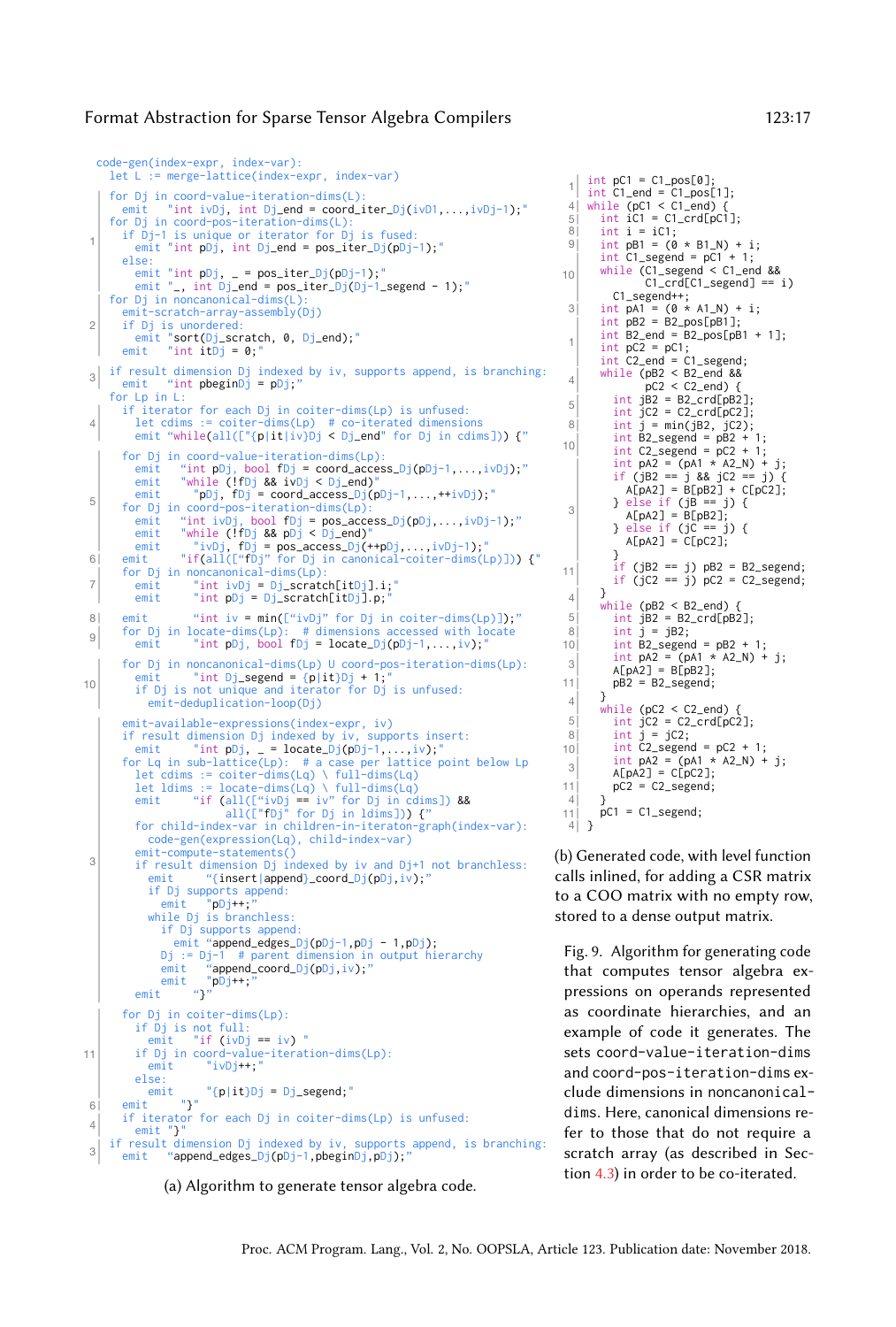discussion of the algorithm in the rest of this section, we identify relevant parts using these labels. The algorithm emits code that iterates over the proper intersections and unions of the input tensors by calling relevant access capability level functions. At points in the joint iteration space, the emitted code computes result values and assembles the output tensor by calling relevant assembly capability level functions. The emitted code is then specialized to compute with specific tensor formats by mechanically inlining all level function calls. This approach bounds the complexity of the code generation mechanism, since it only needs to account for a finite and fixed set of level capabilities and properties. The result is an algorithm that supports many disparate tensor formats and that does not need modification to add support for more level types and tensor formats. Figure [9b](#page-16-0) shows an example of code that our algorithm generates, with level function calls inlined.

Our algorithm takes as input a tensor algebra expression and recursively calls itself on index variables in the expression, in the order given by the corresponding iteration graph. At each recursion level, it generates code for one index variable index-var in the input expression. The algorithm begins by emitting code that initializes iterators over input coordinate hierarchy levels, which entails calling their appropriate coordinate value or position iteration level functions (1). It also emits code to perform any necessary iterator conversion described in Section [4.3](#page-13-1) (1, 2).

The algorithm additionally constructs a merge lattice at every recursion level for the corresponding index variable in the input tensor algebra expression. This is done by applying the merge lattice construction algorithm proposed by [Kjolstad et al.](#page-28-1) [\[2017,](#page-28-1) Section 5.1] and simplifying the resulting lattice with the first optimization described in Section [4.2.](#page-13-2) For every point  $L_p$  in the simplified merge lattice, the algorithm then emits a loop to merge the coordinate hierarchy levels that represent input tensor dimensions that need to be merged by  $L_p$  (4). The subset of merged levels that must be co-iterated by each loop (i.e., coiter-dims( $L_p$ )) is determined by applying the recursive algorithm described in Section [4.4](#page-14-0) (with the sub-expression to be computed by  $L_p$ as input) and the second optimization described in Section [4.2.](#page-13-2) Within each loop, the generated code dereferences (potentially converted) iterators over the levels that must be co-iterated (5, 7, 10), making sure to not inadvertently dereference any iterator that has exceeded its ending bound (6). The next coordinate to be visited in the joint iteration space, iv, is then computed  $(8)$  and used to index into the levels that can instead be accessed with the locate capability (9). At the end of each loop iteration, the generated code advances every iterator that referenced the merged coordinate  $iv$  (11), so that subsequent iterations of the loop will not visit the same coordinate again.

Within each loop, the generated code must also actually compute the value of the result tensor at each coordinate as well as assemble the output indices (3). The latter entails emitting code that calls the appropriate assembly capability level functions to store result nonzeros in the output data structures. The algorithm emits specialized compute and assembly code for each merge lattice point that is dominated by  $L_p$ , which handles the case where the corresponding subset of inputs contain nonzeros at the same coordinate.

Fusing Iterators. By default, at every recursion level, the algorithm emits loops that iterate over a single coordinate hierarchy level of each input tensor. However, an optimization that improves performance when computing with formats like COO entails emitting code that simultaneously iterates over multiple coordinate hierarchy levels of one tensor. The algorithm implements this optimization by fusing iterators over branchless levels with iterators over their preceding levels. This is legal as long as the fused iterators do not need to participate in co-iteration (i.e., if the other levels to be merged can be accessed with locate). The algorithm then avoids emitting loops for levels accessed by fused iterators (4), which eliminates unnecessary branching overhead. For some computations, however, this optimization transforms the emitted kernel from a gather code that enumerates each result nonzero once to a scatter code that accumulates into the output. In such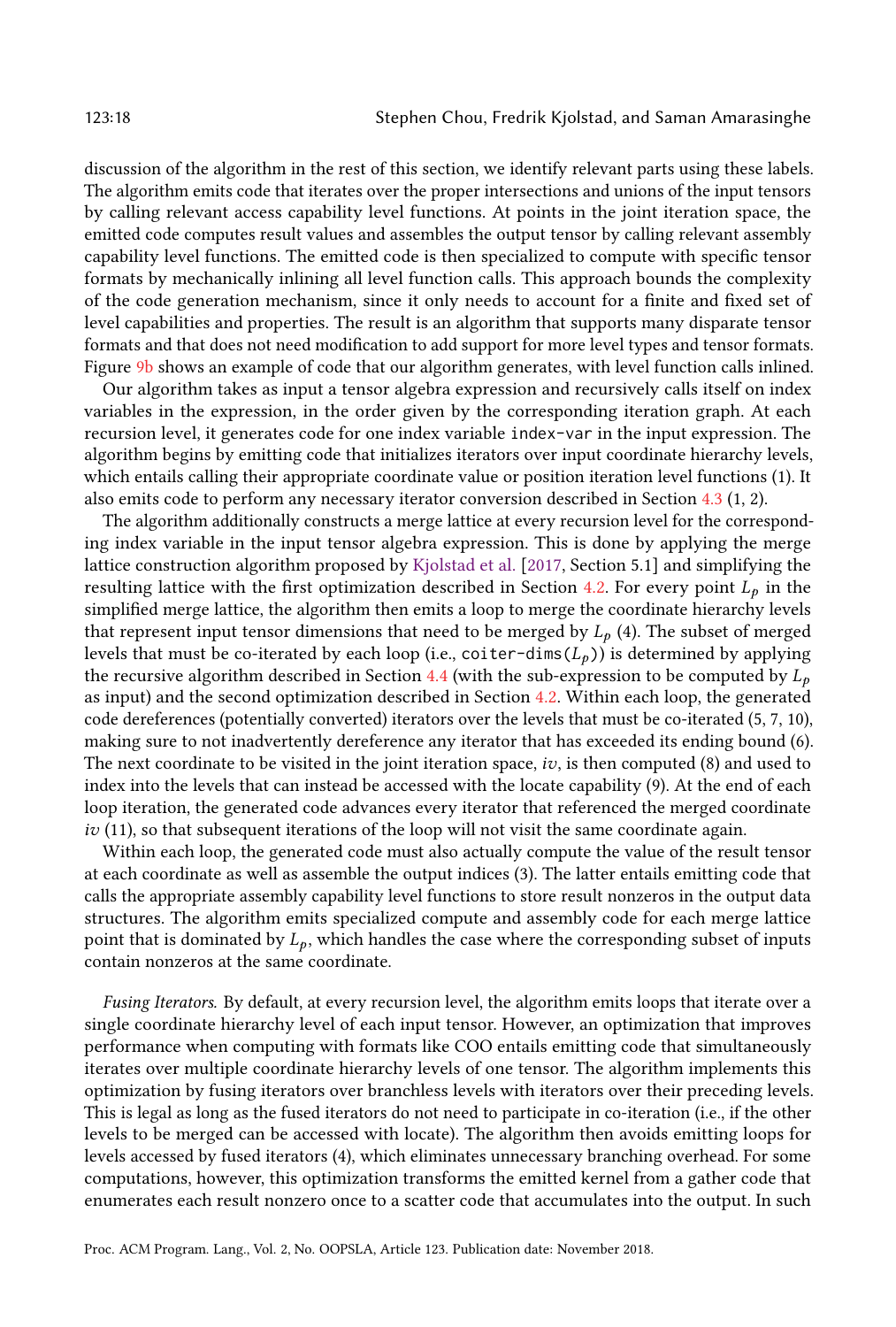cases, the algorithm ensures the output can also be accessed with locate. Figure [1a](#page-1-0) gives an example of code this optimization generates, which iterates over two tensor dimensions with a single loop.

# <span id="page-18-0"></span>5 EVALUATION

To evaluate our contributions, we compare code that our technique generates to five state-of-the-art sparse linear and tensor algebra libraries. We find that the sparse tensor algebra code our technique emits for many disparate formats have performance competitive with hand-implemented kernels, which shows we can get both performance and generality. We further find that our technique's ability to support disparate tensor formats can be crucial for performance in practice.

# 5.1 Experimental Setup

We implemented our technique as an extension to the open-source  $\text{taco}^1$  $\text{taco}^1$  tensor algebra compiler [\[Kjolstad et al.](#page-28-1) [2017\]](#page-28-1). To evaluate it, we used taco with our extension to generate kernels that compute various sparse linear and tensor algebra operations with real-world application, including SpMV and MTTKRP. We compared the generated kernels against five other existing sparse libraries: Intel MKL [\[Intel 2012\]](#page-27-9), SciPy [\[Jones et al.](#page-27-10) [2001\]](#page-27-10), MTL4 [\[Gottschling et al.](#page-27-11) [2007\]](#page-27-11), the MATLAB Tensor Toolbox [\[Bader and Kolda 2007\]](#page-27-3), and TensorFlow [\[Abadi et al.](#page-27-0) [2016\]](#page-27-0). Intel MKL is a C and Fortran math processing library that is heavily optimized for Intel processors. SciPy is a popular scientific computing library for Python. MTL4 is a C++ library that specializes linear algebra operations for fast execution using template metaprogramming. The Tensor Toolbox is a MATLAB library that implements many kernels and factorization algorithms for any-order dense and sparse tensors. TensorFlow is a machine learning library that supports some basic sparse tensor operations. We did not directly compare code generated by our technique and the approach of [Kjolstad et al.](#page-28-1) [\[2017\]](#page-28-1), since the two techniques emit identical code for formats they both support.

All experiments were run on a two-socket, 12-core/24-thread 2.4 GHz Intel Xeon E5-2695 v2 machine with 30 MB of L3 cache per socket and 128 GB of main memory, using GCC 5.4.0 and MATLAB 2016b. We ran each experiment between 10 (for longer-running benchmarks) to 100 times (for shorter-running benchmarks), with the cache cleared of input data before each run, and report average execution times. All results are for single-threaded execution.

We ran our experiments with real-world and synthetic tensors of varying sizes and structures as input, inspired by similar collections of test matrices and tensors from related works [\[Bell](#page-27-12) [and Garland 2008;](#page-27-12) [Smith and Karypis 2015\]](#page-28-4). Table [4](#page-19-0) describes these tensors in more detail. The real-world tensors come from applications in many disparate domains and were obtained from the SuiteSparse Matrix Collection [\[Davis and Hu 2011\]](#page-27-13) and the FROSTT Tensor Collection [\[Smith et al.](#page-28-8) [2017b\]](#page-28-8). We stored tensor coordinates as integers and component values as double-precision floats, except for the Tensor Toolbox's TTM and INNERPROD kernels. Those two kernels do not support integer coordinates, so we evaluated them with double-precision floating-point coordinates.

# 5.2 Sparse Matrix Computations

Our technique generates efficient tensor algebra kernels that are specialized to the layouts and attributes (e.g., sortedness) of the tensor operands. In this section, we compare the performance of taco-generated kernels that compute operations on COO, CSR, DIA, and ELL matrices with equivalent implementations in MKL, SciPy, MTL4, and TensorFlow.

Figure [10](#page-20-0) shows results for sparse matrix-vector multiplication (SpMV), an important operation in many iterative methods for solving large-scale linear systems from scientific and engineering applications [\[Bell and Garland 2008\]](#page-27-12). Our technique is the only one that supports all the formats

<span id="page-18-1"></span><sup>1</sup><https://github.com/tensor-compiler/taco>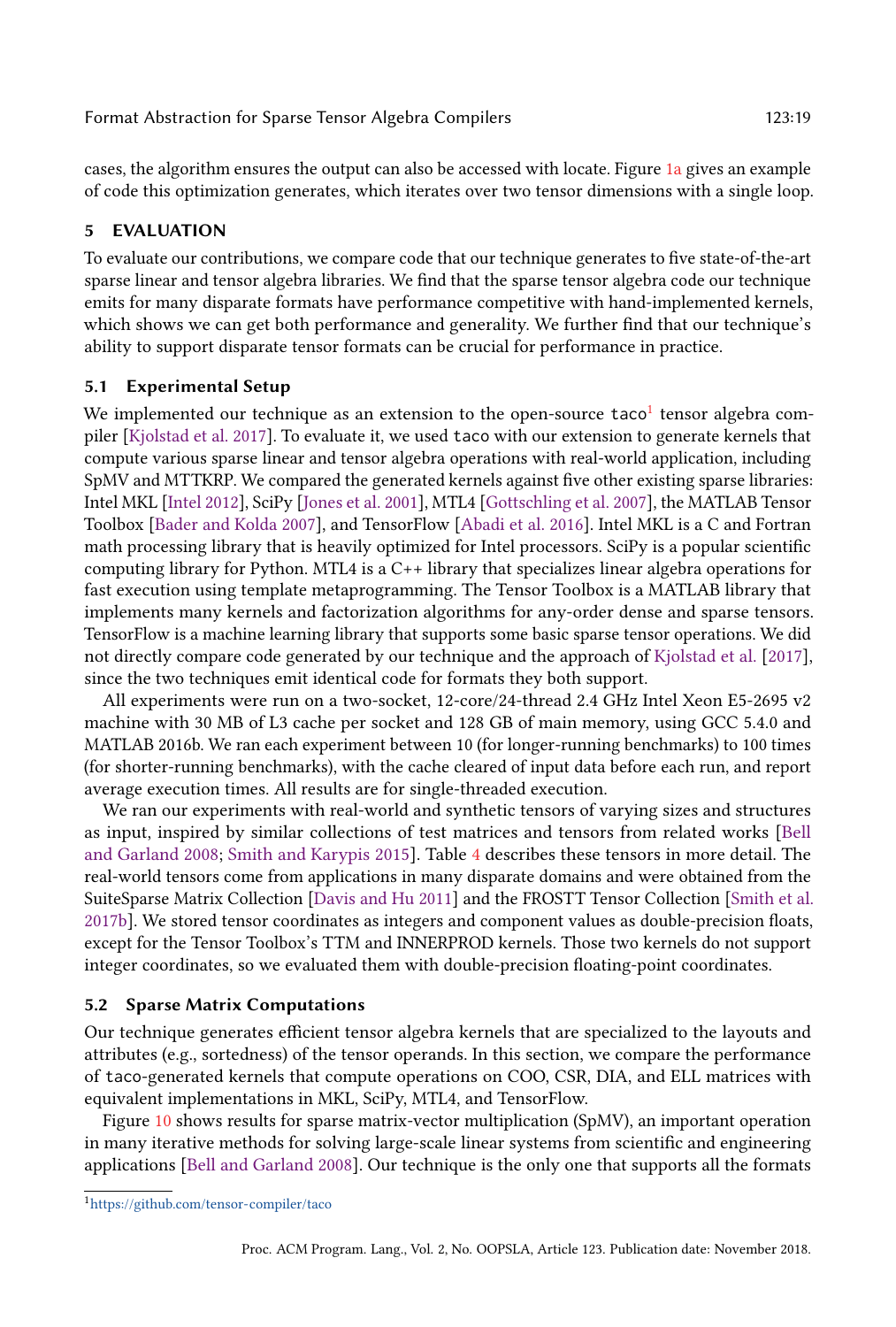<span id="page-19-0"></span>

| Tensor     | Domain                   | Dimensions                    | Nonzeros    | Density             | Diagonals      |
|------------|--------------------------|-------------------------------|-------------|---------------------|----------------|
| pdb1HYS    | Protein data base        | $36K \times 36K$              | 4,344,765   | $3 \times 10^{-3}$  | 25,577         |
| jnlbrng1   | Optimization             | $40K \times 40K$              | 199,200     | $1 \times 10^{-4}$  | 5              |
| obstclae   | Optimization             | $40K \times 40K$              | 197,608     | $1 \times 10^{-4}$  | 5              |
| chem       | Chemical master equation | $40K \times 40K$              | 201,201     | $1 \times 10^{-4}$  | 5              |
| rma10      | 3D CFD                   | $46K \times 46K$              | 2.329.092   | $1 \times 10^{-3}$  | 17,367         |
| dixmaanl   | Optimization             | $60K \times 60K$              | 299,998     | $8 \times 10^{-5}$  | 7              |
| cant       | FEM/Cantilever           | $62K \times 62K$              | 4,007,383   | $1 \times 10^{-3}$  | 99             |
| consph     | FEM/Spheres              | $83K \times 83K$              | 6,010,480   | $9\times10^{-4}$    | 13,497         |
| denormal   | Counter-example problem  | $89K \times 89K$              | 1,156,224   | $1\times10^{-4}$    | 13             |
| Baumann    | Chemical master equation | $112K \times 112K$            | 748,331     | $6 \times 10^{-5}$  | 7              |
| $cop20k_A$ | FEM/Accelerator          | $121K \times 121K$            | 2,624,331   | $2 \times 10^{-4}$  | 221,205        |
| shipsec1   | <b>FEM</b>               | $141K \times 141K$            | 3,568,176   | $2 \times 10^{-4}$  | 10,475         |
| scircuit   | Circuit                  | $171K \times 171K$            | 958,936     | $3 \times 10^{-5}$  | 159,419        |
| mac econ   | Economics                | $207K \times 207K$            | 1,273,389   | $9 \times 10^{-5}$  | 511            |
| pwtk       | Wind tunnel              | $218K \times 218K$            | 11,524,432  | $2 \times 10^{-4}$  | 19,929         |
| Lin        | Structural problem       | $256K \times 256K$            | 1,766,400   | $3 \times 10^{-5}$  | 7              |
| synth1     | Synthetic matrix         | $500K \times 500K$            | 1,999,996   | $8 \times 10^{-6}$  | $\overline{4}$ |
| synth2     | Synthetic matrix         | $1M \times 1M$                | 1,999,999   | $2 \times 10^{-6}$  | $\overline{2}$ |
| ecology1   | Animal movement          | $1M \times 1M$                | 4,996,000   | $5 \times 10^{-6}$  | 5              |
| webbase    | Web connectivity         | $1M \times 1M$                | 3,105,536   | $3 \times 10^{-6}$  | 564,259        |
| atmosmodd  | Atmospheric model        | $1.3M \times 1.3M$            | 8,814,880   | $5 \times 10^{-6}$  | 7              |
| Facebook   | Social media             | $1.6K \times 64K \times 64K$  | 737,934     | $1\times10^{-7}$    |                |
| NELL-2     | Machine learning         | $12K \times 9.2K \times 29K$  | 76,879,419  | $2 \times 10^{-5}$  |                |
| NELL-1     | Machine learning         | $2.9M \times 2.1M \times 25M$ | 143,599,552 | $9 \times 10^{-13}$ |                |

Table 4. Summary of matrices and tensors used in experiments.

we survey; MTL4 does not support DIA, neither MKL nor SciPy supports ELL, and TensorFlow only supports COO. MKL and SciPy also only support the struct of arrays (SoA) variant of the COO format, which is the variant shown in Figure [2f.](#page-3-0) TensorFlow, on the other hand, only supports array of structs (AoS) COO, which uses a single crd array to store coordinates for each individual tensor component contiguously in memory. By contrast, our technique supports both variants; supporting AoS COO only requires defining variants of the compressed and singleton level formats with slightly modified definitions of pos\_access but the same abstract interface.

Figures [11](#page-20-1) and [12](#page-20-1) show results for sparse matrix-dense matrix multiplication (SpDM), another important operation in many data analytics and machine learning applications [\[Koanantakool](#page-28-9) [et al.](#page-28-9) [2016\]](#page-28-9), and matrix addition with sparse COO matrices. Figure [13](#page-21-0) shows results for CSR matrix addition. Our technique is again the only one that supports all operations. SciPy does not support COO SpDM, while MTL4 only supports SpDM with sorted COO matrices. Furthermore, only TensorFlow and taco support computing COO matrix addition with a COO output, and TensorFlow does not support CSR matrix addition. These omissions highlight the advantage of a compiler approach such as ours that does not require every operation to be manually implemented.

Overall, the results show that our technique generates code that has performance competitive with existing libraries. For SpDM and sparse matrix addition, taco-emitted code consistently has performance equal to or better than other libraries. For SpMV, taco-emitted code outperforms TensorFlow, perform similar to SciPy and MTL4, and is competitive with MKL on the whole. Even for DIA, taco is only about 21% slower than MKL on average. These results are explained below.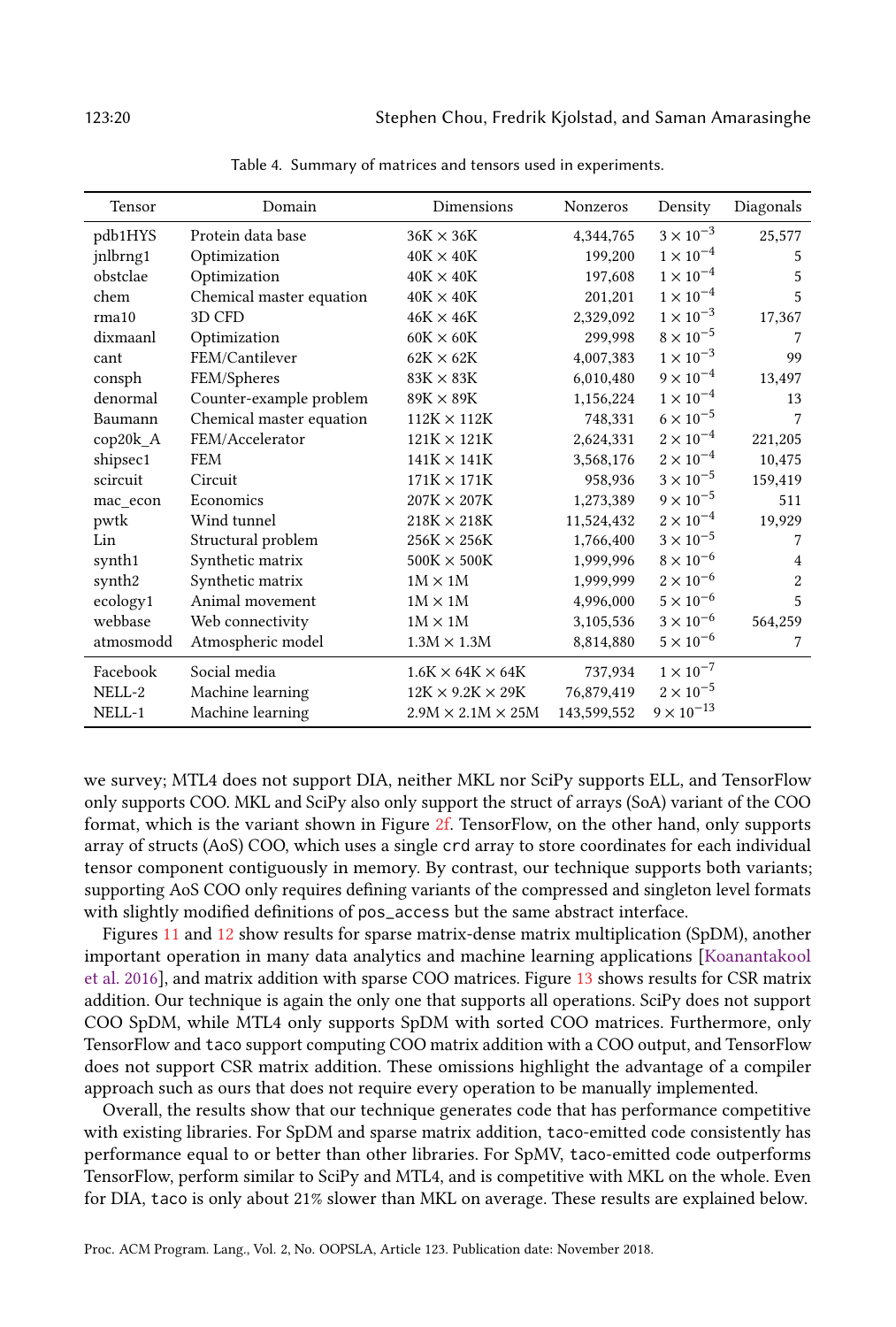<span id="page-20-0"></span>

Fig. 10. Normalized execution time of SpMV ( $y = Ax$ ) with matrix A stored in various formats, using taco (with our extension) and other existing libraries. Results are normalized to the fastest library for each matrix and format, and the geometric means of the results are shown in bold. Unlabeled cells in gray indicate a library does not support that format; taco is the only library that supports SpMV for all the formats we evaluate. COO-S and COO-A denote the struct-of-arrays and array-of-structs variants of COO respectively.

<span id="page-20-1"></span>





Fig. 12. Normalized execution time of COO matrix addition ( $A = B + C$ , where all matrices are stored in the AoS COO format) with taco and TensorFlow, relative to taco for each matrix.

5.2.1 COO Kernels. The code that our technique generates to compute COO SpMV implements the same algorithm as SciPy and MKL, and they therefore have the same performance. MTL4 also implements this algorithm, but stores the result of the computation in a temporary that is subsequently copied to the output. This incurs additional cache misses for matrices with larger dimensions, such as webbase. TensorFlow, on the other hand, does not implement a COO SpMV kernel and the operation must be cast as an SpDM with a single-column matrix. It therefore incurs overhead because every input vector access requires a loop over its trivial column dimension.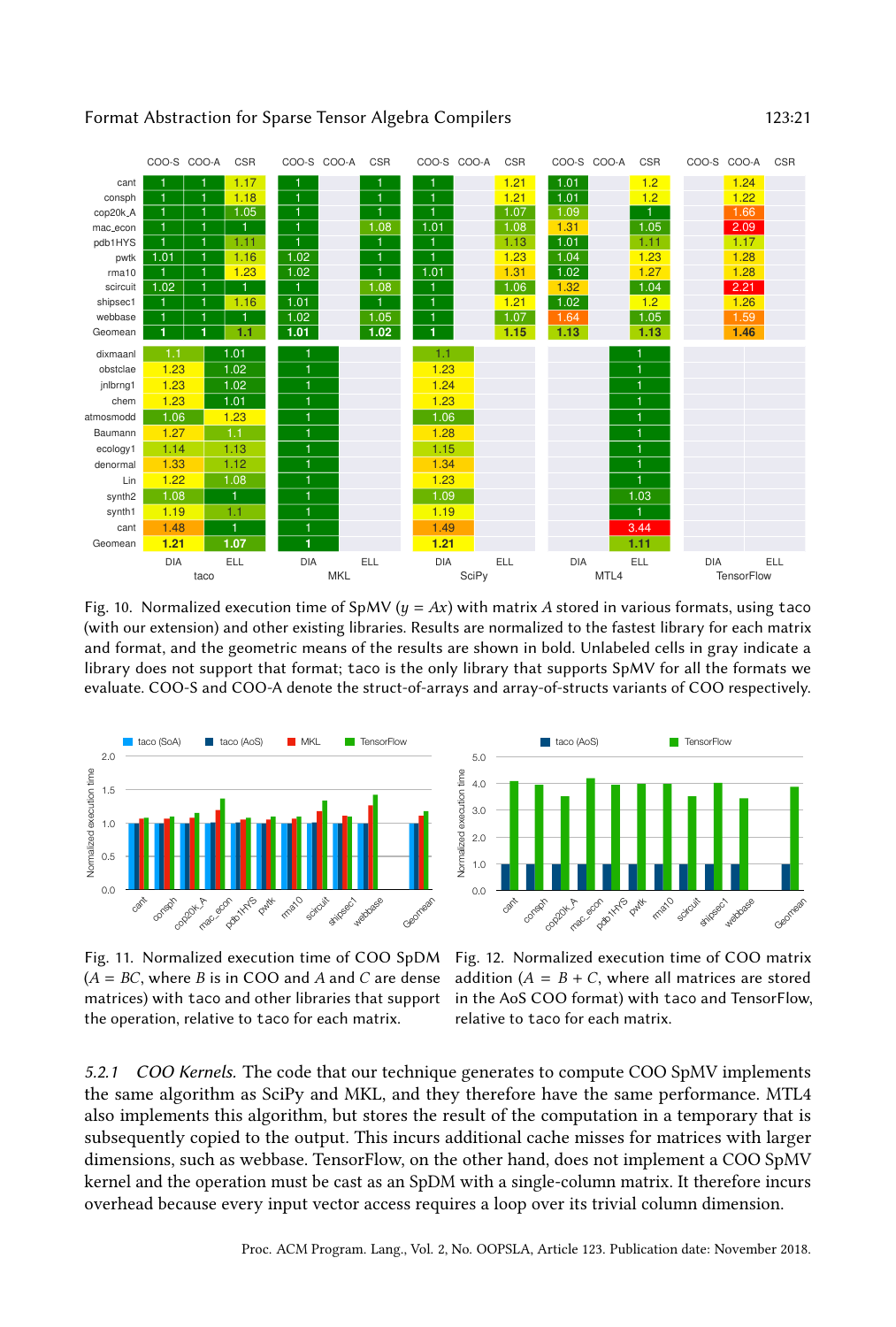The COO matrix addition code that our technique emits is specialized to the order of the tensor operands. By contrast, TensorFlow has loops that iterate over the coordinates of each component. These loops let TensorFlow support tensors of any order but again introduces unnecessary overhead. TensorFlow's sparse addition kernel is also hard-coded to compute with 64-bit coordinates, whereas taco can emit code with narrower-width coordinates, which reduces memory traffic.

5.2.2 CSR Kernels. Code that our technique generates for CSR SpMV iterates over the rows of the input matrix and, for each row, computes its dot product with the input vector. SciPy and MTL4 implement the same algorithm and thus have similar performance as taco, while MKL vectorizes the dot product. This, however, requires vectorizing the input vector gathers, which most SIMD architectures cannot handle very efficiently. Thus, while this optimization is beneficial with many of our test matrices (e.g., rma10), it is not always so (e.g., mac\_econ).

The generated code for CSR matrix addition also uses the same algorithm as SciPy and MKL

<span id="page-21-0"></span>

Fig. 13. Normalized execution time of CSR matrix addition, relative to taco for each matrix.

and thus has similar performance. The emitted code exploits the sortedness of the input matrices to enumerate result nonzeros in order. This lets it cheaply assemble the output crd array with appends. By contrast, MTL4 assigns one operand to a sparse temporary and then increments it by the other operand. This latter step can require significant data shuffling to keep coordinates stored in order within the sparse temporary. Finally, converting the temporary back to CSR incurs yet more overhead, leading to MTL4's poor performance.

5.2.3 DIA and ELL SpMV. The code that our technique generates for DIA SpMV iterates over each matrix diagonal and, for each diagonal, accumulates the component-wise product of the diagonal and the input vector into the result. SciPy implements the same algorithm that taco emits and has the same performance. MKL, by contrast, tiles the computation to maximize cache utilization and thus outperform both taco and SciPy, particularly for large matrices with many diagonals. Future work includes generalizing our technique to support iteration space tiling.

Similarly, our technique generates code for ELL SpMV that iterates over matrix components in the order they are laid out in memory. MTL4, on the other hand, iterates over components row by row to maximize the cache hits for vector accesses. This lets MTL4 marginally outperform taco for matrices with few nonzeros per row. When the number of nonzeros per row is large, however, this approach reduces the cache hit rate for the matrix accesses, since components adjacent in memory are not accessed consecutively. The cost can be significant, as the results for the cant matrix show.

#### 5.3 Sparse Tensor Computations

We also compare the performance of the following higher-order tensor kernels generated with our technique to hand-implemented kernels in the Tensor Toolbox (TTB) and TensorFlow (TF):

**TTV** 
$$
A_{ij} = \sum_k B_{ijk} c_k
$$
 **PLUS**  $A_{ijk} = B_{ijk} + C_{ijk}$  **INNERPROD**  $\alpha = \sum_{i,j,k} B_{ijk} C_{ijk}$   
**TTM**  $A_{ijk} = \sum_l B_{ijl} C_{kl}$  **MTTKRP**  $A_{ij} = \sum_{k,l} B_{ikl} C_{kj} D_{lj}$ 

where 3rd-order tensors and the outputs of TTV, TTM, and PLUS are stored in the COO format with ordered coordinates, while all other operands are dense. All these operations have real-world applications. The TTM and MTTKRP operations, for example, are building blocks of widely used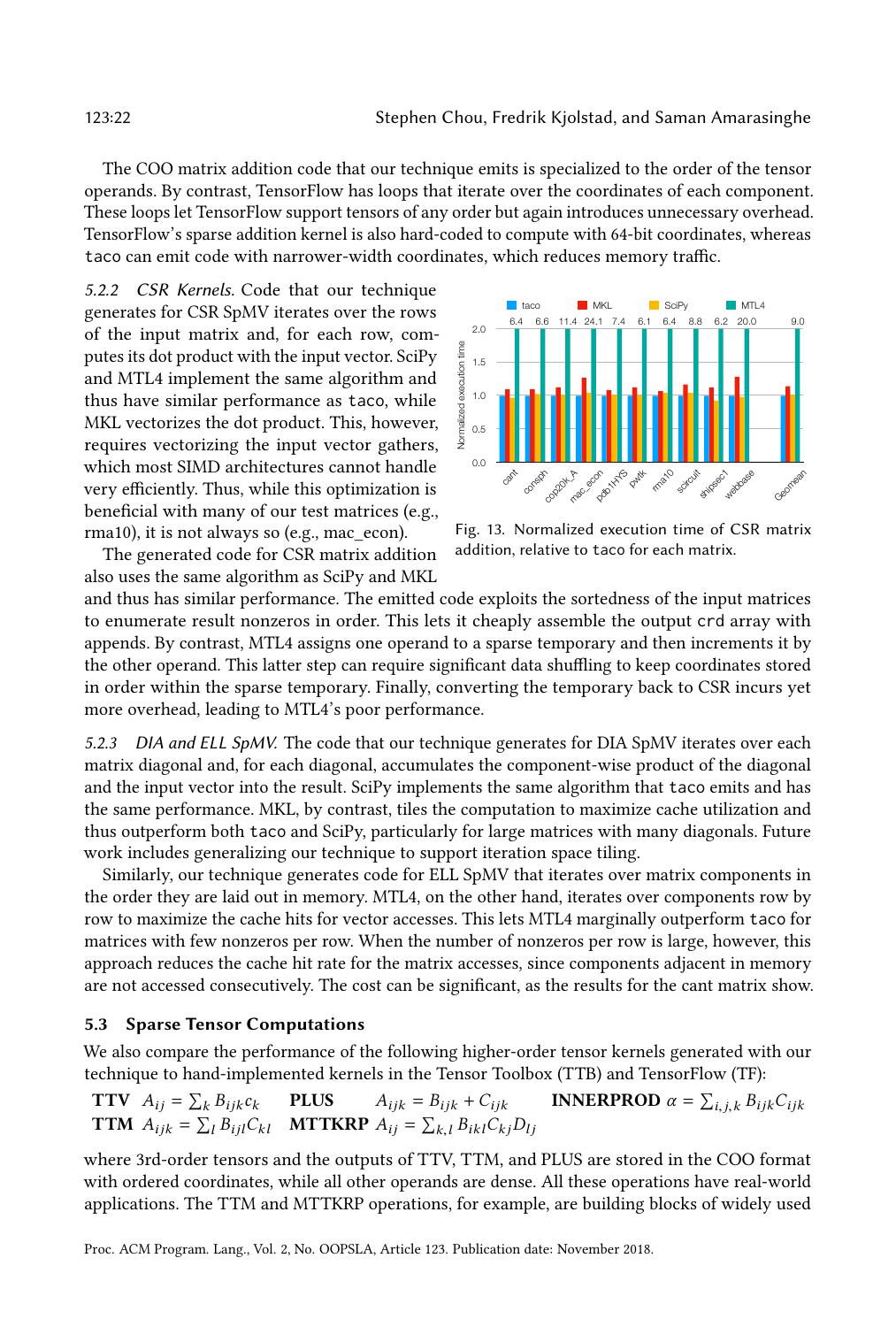|                  | Facebook |                     |                 | NELL-2 | NELL-1              |       |                      |
|------------------|----------|---------------------|-----------------|--------|---------------------|-------|----------------------|
|                  | taco     | <b>TTB</b>          | TF              | taco   | <b>TTB</b>          | taco  | <b>TTB</b>           |
| <b>TTV</b>       | 13       | 55 $(4.1\times)$    | $60(1.6\times)$ | 337    | $4797(14.3\times)$  | 2253  | $11239(5.0\times)$   |
| <b>TTM</b>       | 444      | $18063(40.7\times)$ |                 | 5350   | 48806 $(9.1x)$      | 56478 | <b>OOM</b>           |
| <b>PLUS</b>      | 37       | 539 $(14.6\times)$  |                 | 3085   | 73380 (23.8×)       | 6289  | $123387(19.6\times)$ |
| <b>MTTKRP</b>    | 44       | 364 $(8.4\times)$   |                 | 3819   | $43102(11.3\times)$ | 21042 | $110502(5.3\times)$  |
| <b>INNERPROD</b> | 12       | $670(57.1\times)$   |                 | 416    | 82748 (199.0×)      | 985   | 148592 (150.9×)      |

<span id="page-22-0"></span>Table 5. Execution times of sparse COO tensor algebra kernels in milliseconds. Figures in parentheses are slowdowns relative to taco. A missing entry means a library does not support an operation, while OOM means the kernel runs out of memory. NELL-2 and NELL-1 are too large for TensorFlow's protocol buffers.

algorithms for computing Tucker and CP decompositions [\[Liu et al.](#page-28-10) [2017;](#page-28-10) [Smith et al.](#page-28-11) [2015\]](#page-28-11). These same operations were also evaluated in [Kjolstad et al.](#page-28-1) [\[2017,](#page-28-1) Section 8.4], though that work measured the performance of taco-generated code that compute with the more efficient CSF format.

Table [5](#page-22-0) shows the results of this experiment, with Intel MKL, SciPy, and MTL4 omitted as they do not support sparse higher-order tensor algebra. The Tensor Toolbox and TensorFlow are on opposite sides of the trade-off space for hand-written sparse libraries. The Tensor Toolbox supports all the operations in our benchmark but has poor performance, while TensorFlow supports only one operation but is more efficient than the Tensor Toolbox. Our technique, by contrast, emits efficient code for all five operations, showing generality and performance are not mutually exclusive.

As with sparse matrix addition, the code that taco with our extension generates for adding 3rd-order COO tensors has better performance than TensorFlow's generic sparse tensor addition kernel. Furthermore, taco generates code that significantly outperforms the Tensor Toolbox kernels, often by more than an order of magnitude. This is because the Tensor Toolbox relies on MATLAB functionalities that cannot directly operate on tensor indices or exploit tensor properties to optimize the computation. To add two sparse tensors, for instance, the Tensor Toolbox computes the set of output nonzero coordinates by calling a MATLAB built-in function that computes the union of the sets of input nonzero coordinates. MATLAB's implementation of set union, however, cannot exploit the fact that the inputs are already individually sorted and must sort the concatenation of the two input indices. By contrast, taco emits code that directly iterates over and merges the two input indices without first re-sorting them, reducing the asymptotic complexity of the computation. Additionally, taco emits code that directly assembles sparse output indices, whereas for computations such as TTM the Tensor Toolbox stores the results in intermediate dense structures.

#### 5.4 Benefits of Supporting Disparate Formats

Table [6](#page-23-0) more comprehensively shows, for a wide variety of sparse tensor formats, which formats are supported by our technique, the approach of [Kjolstad et al.](#page-28-1) [\[2017\]](#page-28-1), and the other existing sparse linear and tensor algebra libraries we evaluate. In addition to the formats described in Section [2,](#page-2-0) we also consider all the other formats for storing unfactorized, non-symmetric sparse tensors that are supported by at least one existing library. This includes DOK [\[The SciPy community 2018a\]](#page-29-1), which uses a hash map indexed by both row and column coordinates to encode both dimensions of a matrix in a shared data structure, and LIL [\[The SciPy community 2018b\]](#page-29-2), which uses linked lists to store the nonzeros of each matrix row. Additionally, the skyline format [\[A. Remington 1996\]](#page-27-14) is a format designed for storing variably-banded triangular matrices, while the (sparse) banded matrix format is similar to DIA but instead stores components in each row contiguously. Our technique, on the whole, supports a much larger and more diverse set of sparse tensor formats than other existing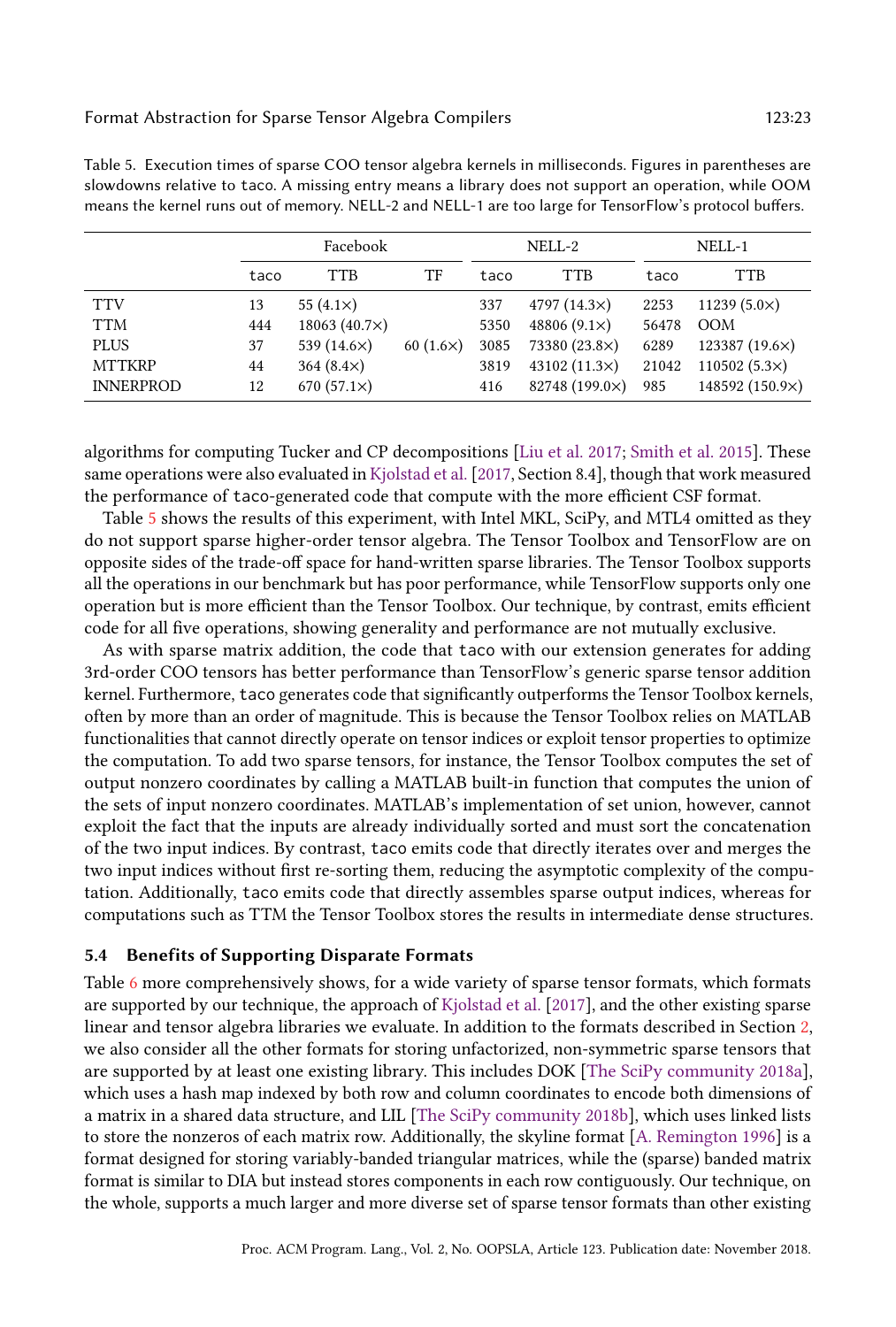| Tensor Type         |                 | taco<br>Format |                        | MKL | SciPy        | MTL4 | TTB | TF |
|---------------------|-----------------|----------------|------------------------|-----|--------------|------|-----|----|
|                     |                 | This Work      | [Kjolstad et al. 2017] |     |              |      |     |    |
|                     | Sparse vector   |                |                        | ✓   |              |      |     |    |
| Vector              | Hash map        |                |                        |     |              |      |     |    |
|                     | CO <sub>O</sub> |                |                        |     | $\checkmark$ |      |     |    |
|                     | <b>CSR</b>      |                |                        |     |              |      |     |    |
|                     | <b>DCSR</b>     |                |                        |     |              |      |     |    |
|                     | <b>ELL</b>      |                |                        |     |              |      |     |    |
|                     | <b>DIA</b>      |                |                        |     |              |      |     |    |
|                     | <b>BCSR</b>     |                |                        |     |              |      |     |    |
| Matrix              | CSB             |                |                        |     |              |      |     |    |
|                     | <b>DOK</b>      |                |                        |     |              |      |     |    |
|                     | LIL             |                |                        |     |              |      |     |    |
|                     | Skyline         | $(\sqrt{2})$   |                        |     |              |      |     |    |
|                     | Banded          | $(\sqrt{2})$   |                        |     |              |      |     |    |
| 3rd-Order<br>Tensor | COO             |                |                        |     |              |      |     |    |
|                     | CSF             |                |                        |     |              |      |     |    |
|                     | Mode-generic    |                |                        |     |              |      |     |    |

<span id="page-23-0"></span>Table 6. Support for various sparse tensor formats by taco with our extension (this work) and without ([\[Kjolstad et al.](#page-28-1) [2017\]](#page-28-1)) as well as by other existing sparse linear and tensor algebra libraries. (✓) identifies tensor formats that our technique can support by defining additional level formats.

libraries and the approach of [Kjolstad et al.](#page-28-1) [\[2017\]](#page-28-1). Furthermore, our technique can be extended to support the skyline and banded matrix formats by defining additional level formats that use their data structures. Fully supporting DOK and LIL, however, requires extensions to the coordinate hierarchy abstraction, which we believe is interesting future work. To be able to emit code that randomly access DOK matrices, the locate capability would need to effectively permit traversing multiple coordinate hierarchy levels with a single call to locate. Additionally, to support LIL would require our abstraction to support storing component values non-contiguously in memory.

Our technique's support for more disparate formats can enable it to outperform the approach of [Kjolstad et al.](#page-28-1) [\[2017\]](#page-28-1) in practical use, depending on characteristics of the computation and data. The COO format, for instance, is the intuitive way to represent sparse tensors and is used by many file formats to encode sparse tensors. Thus, it is a natural format for importing and exporting sparse tensors into and out of an application. As the blue bars in Figure [14](#page-24-0) show, computing matrix-vector products directly on COO matrices can take up to twice as much time as with CSR matrices due to higher memory traffic. If a matrix is imported into the application in the COO format though, then it must be converted to a CSR matrix before the more efficient CSR SpMV kernel can be used. This preprocessing step incurs significant overhead that, as the red bars in Figure [14](#page-24-0) show, exceeds the cost of computing on the original COO matrix. For non-iterative applications that cannot amortize this conversion overhead, our technique offers better end-to-end performance by enabling SpMV to be computed directly on the COO input matrix, thereby eliminating the overhead.

Which format is most performant also depends on the tensor's sparsity structure. To show this, we compare the performance of SpMV computed on CSR and DIA matrices using taco-generated kernels. For matrices like Lin and synth1 whose nonzeros are all in a few densely-filled diagonals, storing them in DIA exposes opportunities for vectorization. As Figure [15](#page-24-0) shows, our technique can exploit them to improve SpMV performance by up to 22% relative to the approach of [Kjolstad](#page-28-1)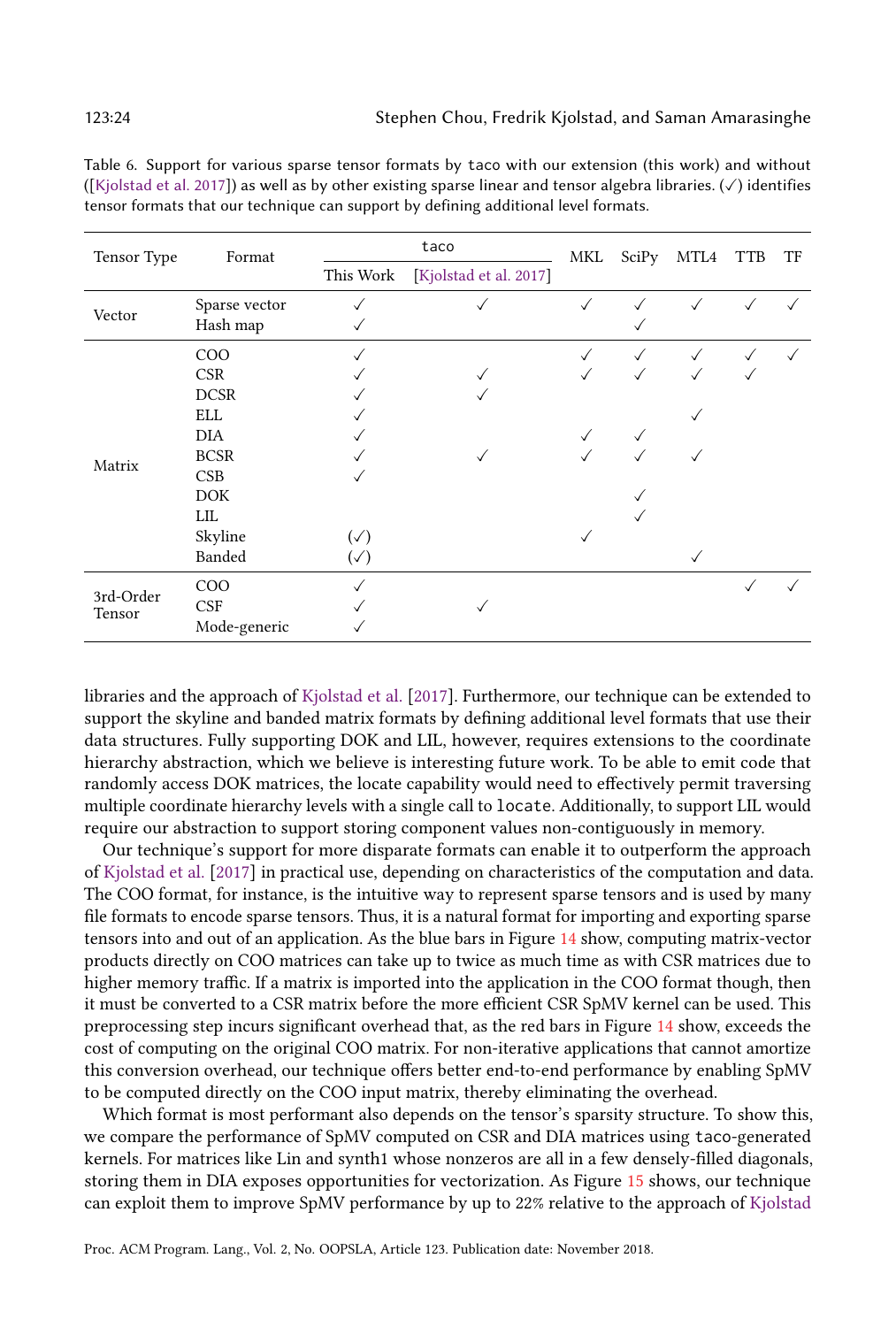<span id="page-24-0"></span>



Fig. 14. Normalized execution time of CSR SpMV relative to COO SpMV, taking into account the cost of assembling CSR indices for the input matrices. These results show that computing with CSR is faster than with COO (black line) only if the cost of assembling CSR indices can be amortized over multiple iterations.

Fig. 15. Normalized execution time of taco's DIA SpMV kernel relative to taco's CSR SpMV kernel. Storing the input matrix in the DIA format can accelerate SpMV if all the nonzeros in the matrix are confined to a few densely-filled diagonals, but can drastically degrade performance if that is not the case.

<span id="page-24-1"></span>

Fig. 16. Normalized execution time of taco's CSR SpMV with inputs of varying density and input vectors stored in different formats, relative to the most performant format for each configuration. Each cell shows results for dense arrays (top), sparse vectors (middle), and hash maps (bottom). Cells are highlighted based on which vector format is most performant (blue for dense arrays, green for sparse vectors, red for hash maps).

[et al.](#page-28-1) [\[2017\]](#page-28-1), which only supports CSR SpMV. However, DIA SpMV performs significantly worse for matrices like rma10 whose nonzeros are spread amongst many sparsely-filled diagonals, since it has to unnecessarily compute with all the zeros in the nonempty diagonals.

We further compare the performance of CSR SpMV with input vectors stored as dense arrays, sparse vectors, and hash maps, for operands of varying density. Figure [16](#page-24-1) shows the results. When the input vector contains mostly nonzeros, dense arrays are suitable for SpMV as they provide efficient random access without needing to explicitly store coordinates of nonzeros. Conversely, when the input vector contains mostly zeros and the matrix is much denser, sparse vectors offer better performance for SpMV as it can be computed without accessing all matrix nonzeros. However, when the input vector is large and sparse but still denser than the matrix, computing SpMV with hash map vectors reduces the number of accesses that go out of cache. At the same time, the hash map format's random access capability makes it possible to compute SpMV without accessing the full input vector. This enables the our technique, with its support for hash maps, to outperform the approach of [Kjolstad et al.](#page-28-1) [\[2017\]](#page-28-1), which only supports the dense array and sparse vector formats.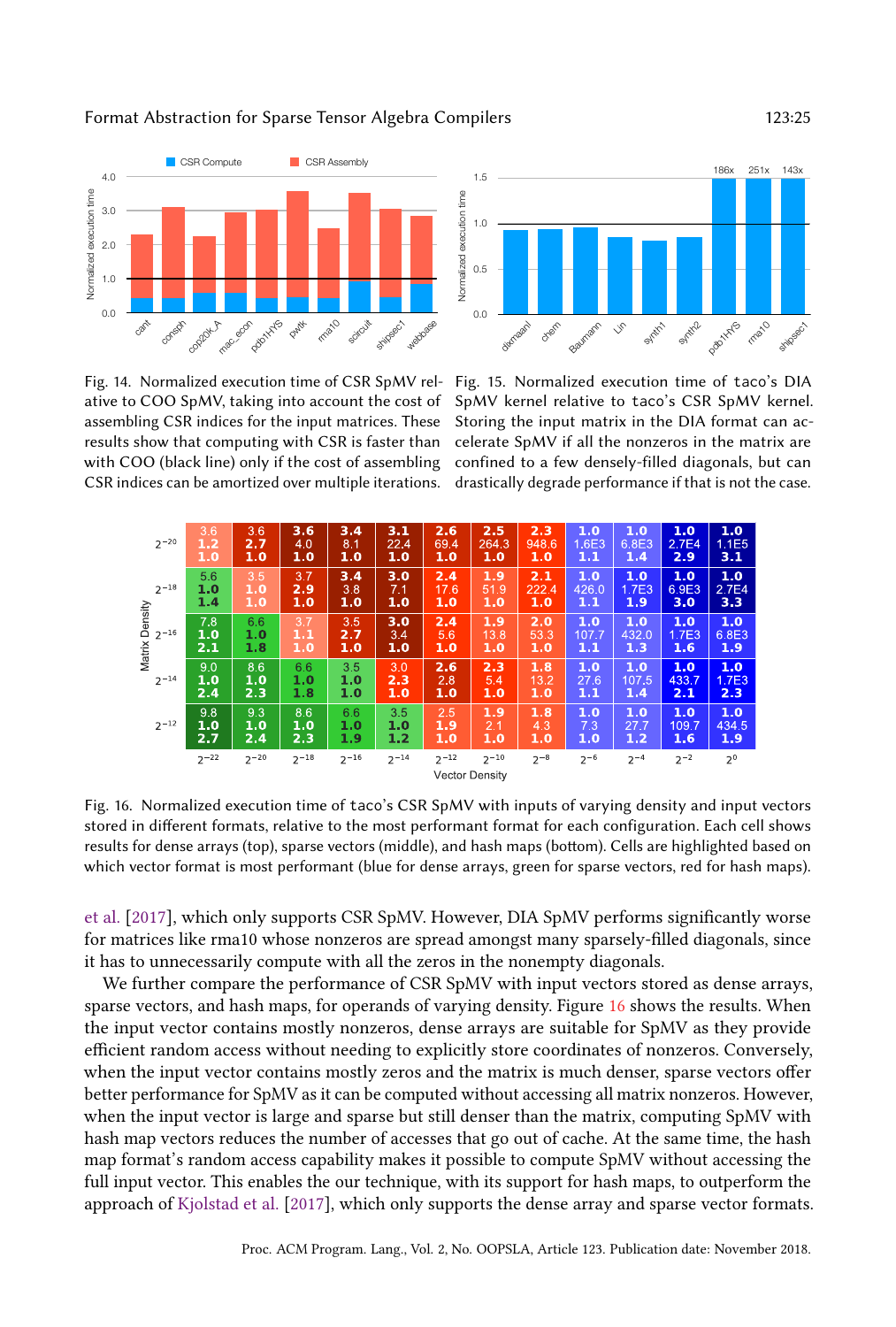#### 6 RELATED WORKS

Related work in this area can be categorized into explorations of sparse tensor formats and prior work on abstractions for sparse tensor storage and code generation for sparse tensor computations.

#### 6.1 Sparse Tensor Formats

There is a large body of work on sparse matrix and higher-order tensor formats. Sparse matrix data structures were first introduced by [Tinney and Walker](#page-29-3) [\[1967\]](#page-29-3), who appear to have implemented the CSR data structure. [McNamee](#page-28-12) [\[1971\]](#page-28-12) described an early library that supports computations on sparse matrices stored in a compressed variant of CSR. The analogous CSC format is also commonly used partly because it is convenient for direct solves [\[Davis 2006\]](#page-27-15). Many other formats for storing sparse matrices and higher-order tensors have since been proposed; Section [2](#page-2-0) describes them in detail. This work shows that all these tensor formats can be represented within the same framework with just six composable level formats that share a common interface.

Other proposed sparse tensor formats include BICRS [\[Yzelman and Bisseling 2012\]](#page-29-4), which extends the CSR format to efficiently store nonzeros of a sparse matrix in Hilbert order. For efficiently computing SpMV on GPUs, [Monakov et al.](#page-28-13) [\[2010\]](#page-28-13) proposed sliced ELLPACK, which generalizes ELL by partitioning the matrix into strips of a fixed number of adjacent rows, with each strip possibly storing a different number of nonzeros per row so as to minimize the number of stored zeros. [Liu et al.](#page-28-10) [\[2017\]](#page-28-10) also proposed F-COO, which extends COO for enabling efficient computation of sparse higher-order tensor kernels on GPUs. [Bell and Garland](#page-27-12) [\[2008\]](#page-27-12) described the HYB format, which stores most components of a matrix in an ELL submatrix and the remaining components in another COO submatrix. The HYB format is useful for computing SpMV on vector architectures with matrices that contain similar numbers of nonzeros in most rows but have a few rows that contain many more nonzeros. The Cocktail Format in clSpMV [\[Su and Keutzer 2012\]](#page-28-14), generalizes HYB to support any number of submatrices stored in one of nine fixed sparse matrix formats.

#### 6.2 Tensor Storage Abstractions and Code Generation

Researchers have also explored approaches to describing sparse vector and matrix storage for sparse linear algebra. [Thibault et al.](#page-29-5) [\[1994\]](#page-29-5) proposed a technique that describes regular geometric partitions in arrays and automatically generates corresponding indexing functions. The technique compresses matrices with regular structure, but does not generalize to unstructured matrices.

In the context of compilers for sparse linear and tensor algebra, [Kjolstad et al.](#page-28-1) [\[2017\]](#page-28-1) proposed a formulation for tensor formats that designates each dimension as either dense or sparse, which are stored using the same data structures as dense and compressed level types in our abstraction. However, their formulation can only describe formats that are composed strictly of those two specific types of data structures, which precludes their technique from generating tensor algebra kernels that compute on many other common formats like COO and DIA. The Bernoulli project [\[Kotlyar](#page-28-15) [1999;](#page-28-15) [Kotlyar et al.](#page-28-16) [1997;](#page-28-16) [Stodghill 1997\]](#page-28-17), which adopted a relational database approach to sparse linear algebra compilation, proposed a black-box protocol with access paths that describe how matrices map to physical storage. The black-box protocol is similar to our level format interface, but they only address linear algebra and only computations involving multiplications and not additions. The black-box protocol also does not support on-the-fly assembly of sparse indices, which is often essential for applications with sparse high-order outputs. SIPR [\[Pugh and Shpeisman 1999\]](#page-28-18), a framework that transforms dense linear algebra code to sparse code, represents sparse vectors and matrices with hard-coded element stores that provide enumerators and accessors that are analogous to level capabilities. The framework provides just two types of element store and cannot be readily extended to support new types of element store for representing other formats. [Arnold et al.](#page-27-16) [\[2011;](#page-27-17)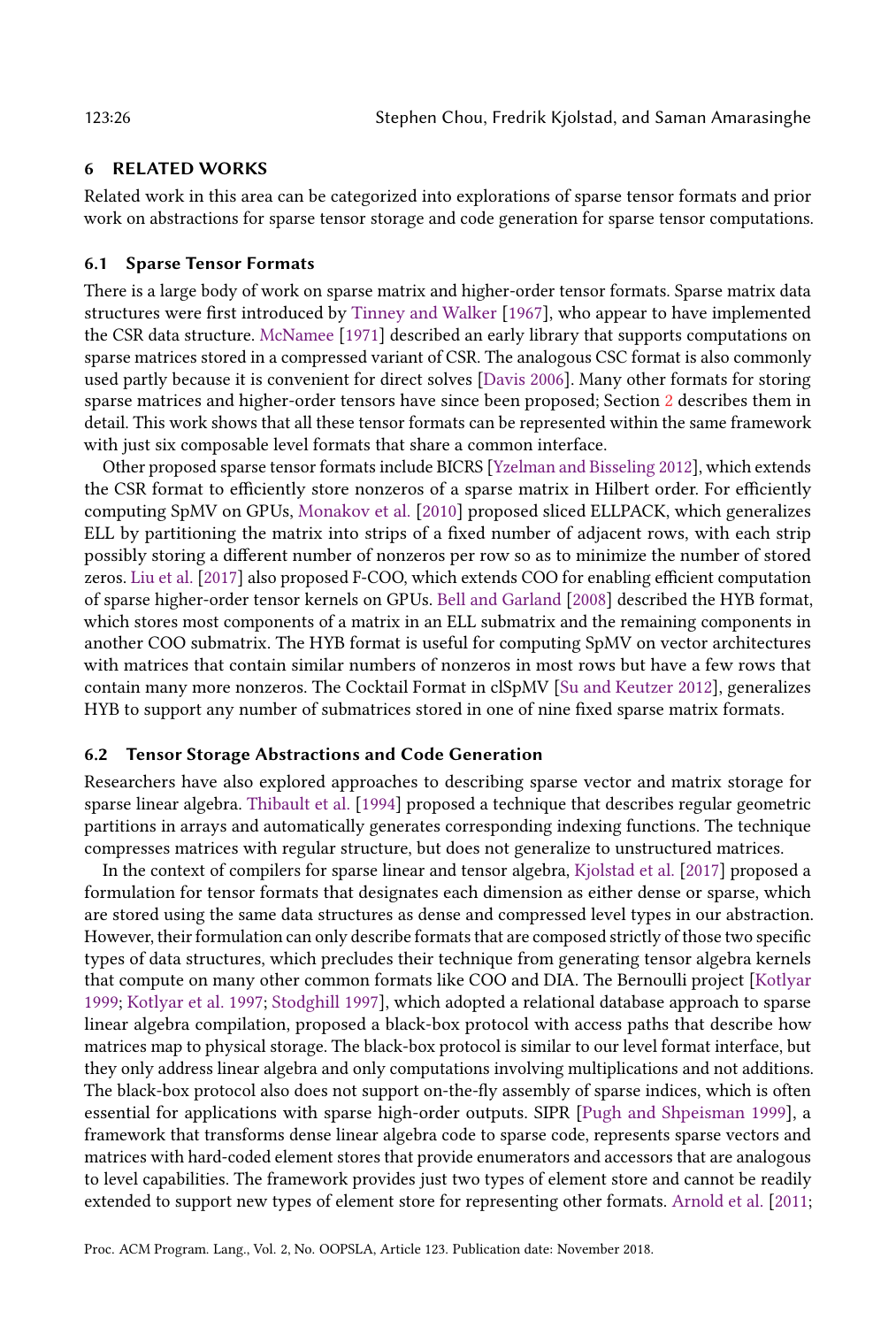[2010\]](#page-27-16) proposed LL, a verifiable functional language for sparse matrix programs in which a sparse matrix format is defined as some nesting of lists and pairs that encode components of a dense matrix. How an LL format should be interpreted is described as part of the computation in LL, so the same computation with different matrix formats can require completely different definitions.

[Bik and Wijshoff](#page-27-18) [\[1993;](#page-27-18) [1994\]](#page-27-19) developed an early compiler that transforms dense linear algebra code to equivalent sparse code by moving nonzero guards into sparse data structures. More recently, [Venkat et al.](#page-29-6) [\[2015\]](#page-29-6) proposed a technique for generating inspector/executor code that may, at runtime, transform input matrices from one format to another. Both techniques support a fixed set of standard sparse matrix formats and only generate code that work with matrices stored in those formats. Finally, [Rong et al.](#page-28-19) [\[2016\]](#page-28-19) proposed a technique that discovers and exploits invariant properties of matrices in a sparse linear algebra program to optimize the program as a whole.

Much work has also been done on compilers [\[Nelson et al.](#page-28-20) [2015;](#page-28-20) [Spampinato and Püschel 2014\]](#page-28-21) and loop transformation techniques [\[McKinley et al.](#page-28-22) [1996;](#page-28-22) [Wolf and Lam 1991;](#page-29-7) [Wolfe 1982\]](#page-29-8) for dense linear algebra. An early effort for dense higher-order tensor algebra was the Tensor Contraction Engine [\[Auer et al.](#page-27-20) [2006\]](#page-27-20). libtensor [\[Epifanovsky et al.](#page-27-21) [2013\]](#page-27-21), CTF [\[Solomonik et al.](#page-28-23) [2014\]](#page-28-23), and GETT [\[Springer and Bientinesi 2016\]](#page-28-24) are examples of systems and techniques that transform tensor contractions into dense matrix multiplications by transposing tensor operands. TBLIS [\[Matthews](#page-28-25) [2017\]](#page-28-25) and InTensLi [\[Li et al.](#page-28-26) [2015\]](#page-28-26) avoid explicit transpositions by computing tensor contractions in-place. All of these systems and techniques deal exclusively with tensors stored as dense arrays.

# 7 CONCLUSION AND FUTURE WORK

We have described and implemented a new technique for generating tensor algebra kernels that efficiently compute on tensors stored in disparate formats. Our technique's modularity enables it to support many formats and to be extended to new formats without having to modify the code generator. This makes our technique practical for disparate domains that need to efficiently perform different types of computations with dissimilar data. Large-scale applications that need performance may also have to use multiple formats that are each optimized for a different subcomputation. A technique like ours that shapes computation to data makes it possible to work with different formats without incurring excessive data translation costs, thus optimizing whole-program performance.

Future work includes extending our technique to support even more disparate tensor formats, including DOK and LIL as well as custom formats designed to take advantage of power-law structures in social graphs for graph analytics or specialized hardware accelerator capabilities for deep learning architectures [\[Chen et al.](#page-27-22) [2017\]](#page-27-22). Additional examples include formats that exploit structural and value symmetries, which are common in many scientific and engineering domains, to reduce memory footprint. Another direction of future work is to extend the code generation algorithm to emit shared-memory parallel code and perform further optimizations like iteration space tiling, as well as specifically target accelerators (e.g., GPUs) and distributed memory systems. Our modular approach enables these lines of research to be pursued independently.

#### ACKNOWLEDGMENTS

We thank Shoaib Kamil, Vladimir Kiriansky, David Lugato, Charith Mendis, Yunming Zhang, and the anonymous reviewers for helpful reviews and suggestions. This work was supported by the Application Driving Architectures (ADA) Research Center, a JUMP Center co-sponsored by SRC and DARPA; the Toyota Research Institute; the U.S. Department of Energy, Office of Science, Office of Advanced Scientific Computing Research under Award Numbers DE-SC0008923 and DE-SC0018121; the National Science Foundation under Grant No. CCF-1533753; and DARPA under Award Number HR0011-18-3-0007. Any opinions, findings, and conclusions or recommendations expressed in this material are those of the authors and do not necessarily reflect the views of the funding agencies.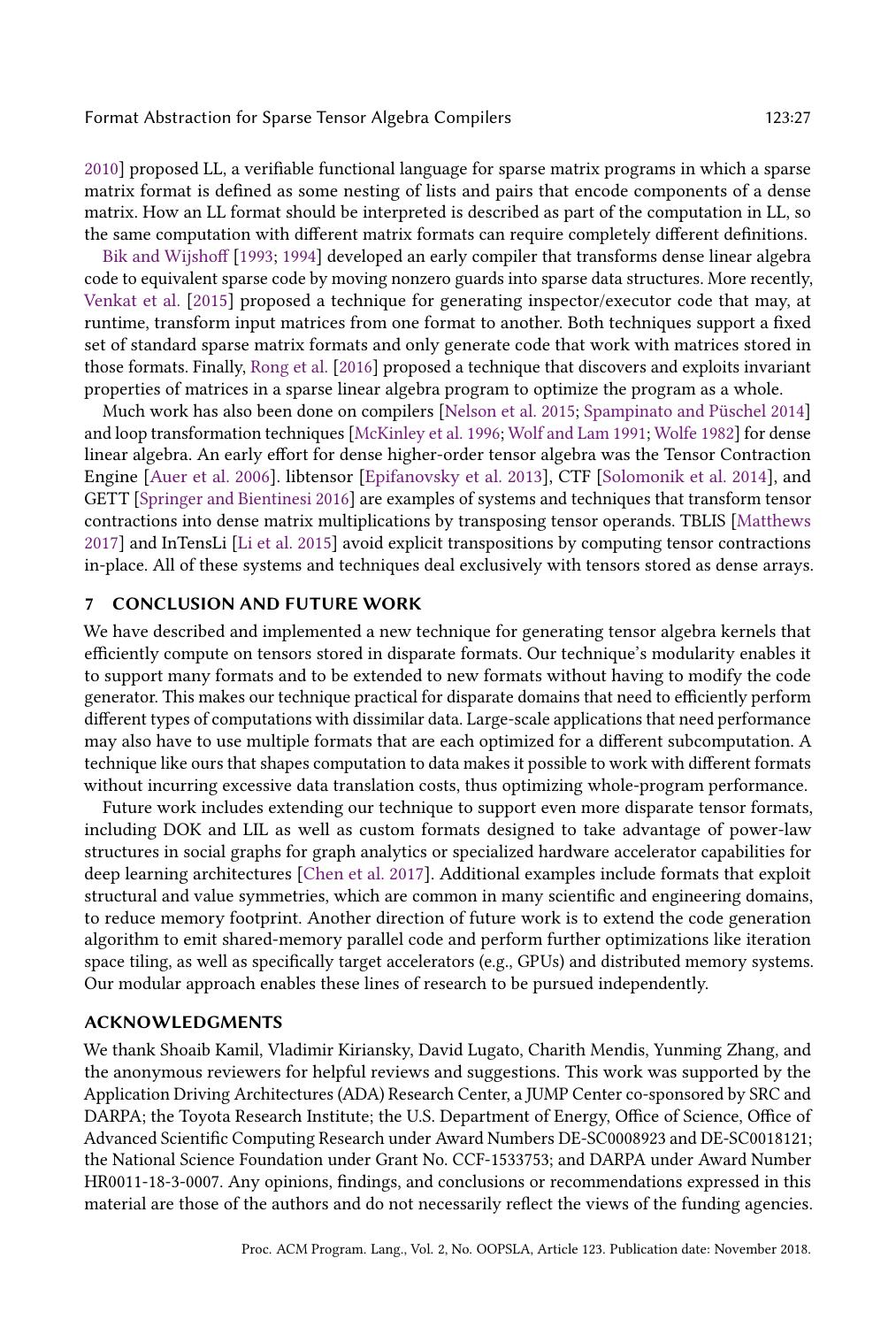#### 123:28 Stephen Chou, Fredrik Kjolstad, and Saman Amarasinghe

#### REFERENCES

<span id="page-27-14"></span>Karin A. Remington. 1996. NIST Sparse BLAS User's Guide. (08 1996).

- <span id="page-27-0"></span>Martín Abadi, Paul Barham, Jianmin Chen, Zhifeng Chen, Andy Davis, Jeffrey Dean, Matthieu Devin, Sanjay Ghemawat, Geoffrey Irving, Michael Isard, Manjunath Kudlur, Josh Levenberg, Rajat Monga, Sherry Moore, Derek G. Murray, Benoit Steiner, Paul Tucker, Vijay Vasudevan, Pete Warden, Martin Wicke, Yuan Yu, and Xiaoqiang Zheng. 2016. TensorFlow: A System for Large-scale Machine Learning. In Proceedings of the 12th USENIX Conference on Operating Systems Design and Implementation (OSDI'16). USENIX Association, Berkeley, CA, USA, 265–283. [http://dl.acm.org/citation.cfm?id=3026877.](http://dl.acm.org/citation.cfm?id=3026877.3026899) [3026899](http://dl.acm.org/citation.cfm?id=3026877.3026899)
- <span id="page-27-1"></span>Animashree Anandkumar, Rong Ge, Daniel Hsu, Sham M. Kakade, and Matus Telgarsky. 2014. Tensor Decompositions for Learning Latent Variable Models. J. Mach. Learn. Res. 15, Article 1 (Jan. 2014), 60 pages.
- <span id="page-27-17"></span>Gilad Arnold. 2011. Data-Parallel Language for Correct and Efficient Sparse Matrix Codes. Ph.D. Dissertation. University of California, Berkeley.
- <span id="page-27-16"></span>Gilad Arnold, Johannes Hölzl, Ali Sinan Köksal, Rastislav Bodík, and Mooly Sagiv. 2010. Specifying and Verifying Sparse Matrix Codes. In Proceedings of the 15th ACM SIGPLAN International Conference on Functional Programming (ICFP '10). ACM, New York, NY, USA, 249–260. <https://doi.org/10.1145/1863543.1863581>
- <span id="page-27-20"></span>Alexander A. Auer, Gerald Baumgartner, David E. Bernholdt, Alina Bibireata, Venkatesh Choppella, Daniel Cociorva, Xiaoyang Gao, Robert Harrison, Sriram Krishnamoorthy, Sandhya Krishnan, Chi-Chung Lam, Qingda Lu, Marcel Nooijen, Russell Pitzer, J. Ramanujam, P. Sadayappan, and Alexander Sibiryakov. 2006. Automatic code generation for many-body electronic structure methods: the tensor contraction engine. Molecular Physics 104, 2 (2006), 211–228.
- <span id="page-27-3"></span>Brett W Bader and Tamara G Kolda. 2007. Efficient MATLAB computations with sparse and factored tensors. SIAM Journal on Scientific Computing 30, 1 (2007), 205–231.
- <span id="page-27-7"></span>M. Baskaran, B. Meister, N. Vasilache, and R. Lethin. 2012. Efficient and scalable computations with sparse tensors. In 2012 IEEE Conference on High Performance Extreme Computing. 1–6. <https://doi.org/10.1109/HPEC.2012.6408676>
- <span id="page-27-12"></span>Nathan Bell and Michael Garland. 2008. Efficient Sparse Matrix-Vector Multiplication on CUDA. NVIDIA Technical Report NVR-2008-004. NVIDIA Corporation.
- <span id="page-27-18"></span>Aart JC Bik and Harry AG Wijshoff. 1993. Compilation techniques for sparse matrix computations. In Proceedings of the 7th international conference on Supercomputing. ACM, 416–424.
- <span id="page-27-19"></span>Aart JC Bik and Harry AG Wijshoff. 1994. On automatic data structure selection and code generation for sparse computations. In Languages and Compilers for Parallel Computing. Springer, 57–75.
- <span id="page-27-8"></span>Aydin Buluç, Jeremy T Fineman, Matteo Frigo, John R Gilbert, and Charles E Leiserson. 2009. Parallel sparse matrix-vector and matrix-transpose-vector multiplication using compressed sparse blocks. In Proceedings of the twenty-first annual symposium on Parallelism in algorithms and architectures. ACM, 233–244.
- <span id="page-27-4"></span>Aydin Buluç and John R. Gilbert. 2008. On the representation and multiplication of hypersparse matrices. In IEEE International Symposium on Parallel and Distributed Processing, (IPDPS). 1–11.
- <span id="page-27-22"></span>Y. H. Chen, T. Krishna, J. S. Emer, and V. Sze. 2017. Eyeriss: An Energy-Efficient Reconfigurable Accelerator for Deep Convolutional Neural Networks. IEEE Journal of Solid-State Circuits 52, 1 (Jan 2017), 127–138. [https://doi.org/10.1109/](https://doi.org/10.1109/JSSC.2016.2616357) [JSSC.2016.2616357](https://doi.org/10.1109/JSSC.2016.2616357)
- <span id="page-27-15"></span>Timothy A Davis. 2006. Direct methods for sparse linear systems. SIAM.
- <span id="page-27-13"></span>Timothy A. Davis and Yifan Hu. 2011. The University of Florida Sparse Matrix Collection. ACM Trans. Math. Softw. 38, 1, Article 1 (Dec. 2011).
- <span id="page-27-5"></span>Eduardo F. D'Azevedo, Mark R. Fahey, and Richard T. Mills. 2005. Vectorized Sparse Matrix Multiply for Compressed Row Storage Format. In Proceedings of the 5th International Conference on Computational Science - Volume Part I (ICCS'05). Springer-Verlag, Berlin, Heidelberg, 99–106. [https://doi.org/10.1007/11428831\\_13](https://doi.org/10.1007/11428831_13)
- <span id="page-27-21"></span>Evgeny Epifanovsky, Michael Wormit, Tomasz Kuś, Arie Landau, Dmitry Zuev, Kirill Khistyaev, Prashant Manohar, Ilya Kaliman, Andreas Dreuw, and Anna I Krylov. 2013. New implementation of high-level correlated methods using a general block tensor library for high-performance electronic structure calculations. Journal of computational chemistry 34, 26 (2013), 2293–2309.
- <span id="page-27-2"></span>Richard Feynman, Robert B. Leighton, and Matthew L. Sands. 1963. The Feynman Lectures on Physics. Vol. 3. Addison-Wesley.
- <span id="page-27-11"></span>Peter Gottschling, David S. Wise, and Michael D. Adams. 2007. Representation-transparent Matrix Algorithms with Scalable Performance. In Proceedings of the 21st Annual International Conference on Supercomputing (ICS '07). ACM, New York, NY, USA, 116–125. <https://doi.org/10.1145/1274971.1274989>
- <span id="page-27-6"></span>Eun-jin Im and Katherine Yelick. 1998. Model-Based Memory Hierarchy Optimizations for Sparse Matrices. In In Workshop on Profile and Feedback-Directed Compilation.
- <span id="page-27-9"></span>Intel. 2012. Intel math kernel library reference manual. Technical Report. 630813-051US, 2012. [http://software.intel.com/](http://software.intel.com/sites/products/documentation/hpc/mkl/mklman/mklman.pdf) [sites/products/documentation/hpc/mkl/mklman/mklman.pdf.](http://software.intel.com/sites/products/documentation/hpc/mkl/mklman/mklman.pdf)
- <span id="page-27-10"></span>Eric Jones, Travis Oliphant, Pearu Peterson, et al. 2001. SciPy: Open source scientific tools for Python. <http://www.scipy.org/> [Online; accessed <today>].

Proc. ACM Program. Lang., Vol. 2, No. OOPSLA, Article 123. Publication date: November 2018.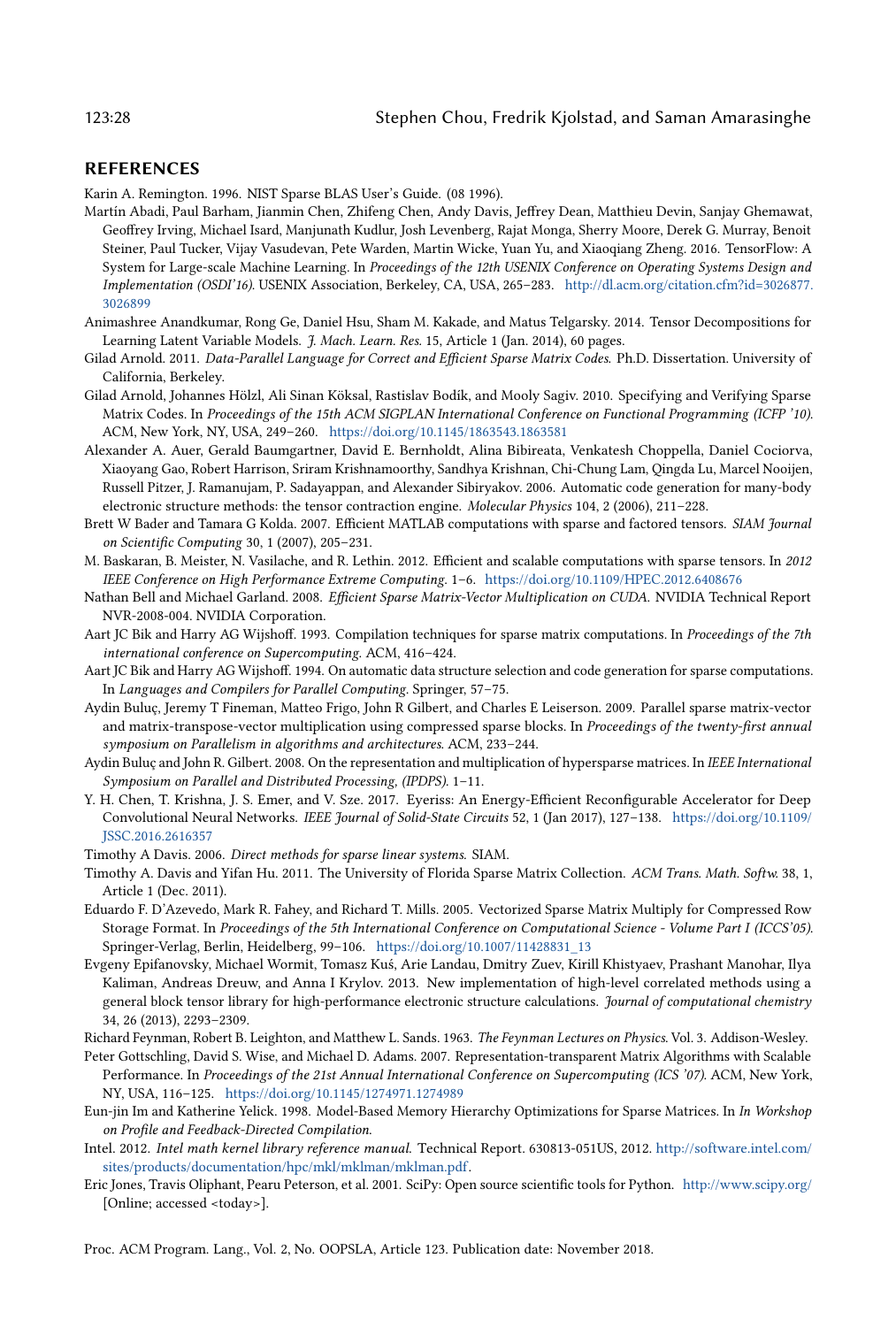<span id="page-28-5"></span>David R. Kincaid, Thomas C. Oppe, and David M. Young. 1989. ITPACKV 2D User's Guide.

<span id="page-28-1"></span>Fredrik Kjolstad, Shoaib Kamil, Stephen Chou, David Lugato, and Saman Amarasinghe. 2017. The Tensor Algebra Compiler. Proc. ACM Program. Lang. 1, OOPSLA, Article 77 (Oct. 2017), 29 pages. <https://doi.org/10.1145/3133901>

<span id="page-28-7"></span>Donald Ervin Knuth. 1973. The art of computer programming: sorting and searching. Vol. 3. Pearson Education.

- <span id="page-28-9"></span>P. Koanantakool, A. Azad, A. BuluÃğ, D. Morozov, S. Y. Oh, L. Oliker, and K. Yelick. 2016. Communication-Avoiding Parallel Sparse-Dense Matrix-Matrix Multiplication. In 2016 IEEE International Parallel and Distributed Processing Symposium (IPDPS). 842–853. <https://doi.org/10.1109/IPDPS.2016.117>
- <span id="page-28-0"></span>Joseph C Kolecki. 2002. An Introduction to Tensors for Students of Physics and Engineering. Unixenguaedu 7, September (2002), 29.
- <span id="page-28-15"></span>Vladimir Kotlyar. 1999. Relational Algebraic Techniques for the Synthesis of Sparse Matrix Programs. Ph.D. Dissertation. Cornell.
- <span id="page-28-16"></span>Vladimir Kotlyar, Keshav Pingali, and Paul Stodghill. 1997. A relational approach to the compilation of sparse matrix programs. In Euro-Par'97 Parallel Processing. Springer, 318–327.
- <span id="page-28-26"></span>Jiajia Li, Casey Battaglino, Ioakeim Perros, Jimeng Sun, and Richard Vuduc. 2015. An input-adaptive and in-place approach to dense tensor-times-matrix multiply. In Proceedings of the International Conference for High Performance Computing, Networking, Storage and Analysis. ACM, 76.
- <span id="page-28-10"></span>B. Liu, C. Wen, A. D. Sarwate, and M. M. Dehnavi. 2017. A Unified Optimization Approach for Sparse Tensor Operations on GPUs. In 2017 IEEE International Conference on Cluster Computing (CLUSTER). 47–57. [https://doi.org/10.1109/CLUSTER.](https://doi.org/10.1109/CLUSTER.2017.75) [2017.75](https://doi.org/10.1109/CLUSTER.2017.75)

<span id="page-28-25"></span>Devin Matthews. 2017. High-Performance Tensor Contraction without Transposition. Technical Report.

- <span id="page-28-22"></span>Kathryn S McKinley, Steve Carr, and Chau-Wen Tseng. 1996. Improving data locality with loop transformations. ACM Transactions on Programming Languages and Systems (TOPLAS) 18, 4 (1996), 424–453.
- <span id="page-28-12"></span>John Michael McNamee. 1971. Algorithm 408: a sparse matrix package (part I)[F4]. Commun. ACM 14, 4 (1971), 265–273.

<span id="page-28-13"></span>Alexander Monakov, Anton Lokhmotov, and Arutyun Avetisyan. 2010. Automatically Tuning Sparse Matrix-Vector Multiplication for GPU Architectures. In High Performance Embedded Architectures and Compilers, Yale N. Patt, Pierfrancesco Foglia, Evelyn Duesterwald, Paolo Faraboschi, and Xavier Martorell (Eds.). Springer Berlin Heidelberg, Berlin, Heidelberg, 111–125.

- <span id="page-28-3"></span>National Institute of Standards and Technology. 2013. Matrix Market: File Formats. [http://math.nist.gov/MatrixMarket/](http://math.nist.gov/MatrixMarket/formats.html) [formats.html](http://math.nist.gov/MatrixMarket/formats.html)
- <span id="page-28-20"></span>Thomas Nelson, Geoffrey Belter, Jeremy G. Siek, Elizabeth Jessup, and Boyana Norris. 2015. Reliable Generation of High-Performance Matrix Algebra. ACM Trans. Math. Softw. 41, 3, Article 18 (June 2015), 27 pages.
- <span id="page-28-18"></span>William Pugh and Tatiana Shpeisman. 1999. SIPR: A new framework for generating efficient code for sparse matrix computations. In Languages and Compilers for Parallel Computing. Springer, 213–229.
- <span id="page-28-19"></span>Hongbo Rong, Jongsoo Park, Lingxiang Xiang, Todd A. Anderson, and Mikhail Smelyanskiy. 2016. Sparso: Context-driven Optimizations of Sparse Linear Algebra. In Proceedings of the 2016 International Conference on Parallel Architectures and Compilation. ACM, 247–259.
- <span id="page-28-6"></span>Yousef Saad. 2003. Iterative methods for sparse linear systems. SIAM.
- <span id="page-28-2"></span>Shaden Smith, Jee W. Choi, Jiajia Li, Richard Vuduc, Jongsoo Park, Xing Liu, and George Karypis. 2017a. FROSTT file formats. <http://frostt.io/tensors/file-formats.html>
- <span id="page-28-8"></span>Shaden Smith, Jee W. Choi, Jiajia Li, Richard Vuduc, Jongsoo Park, Xing Liu, and George Karypis. 2017b. FROSTT: The Formidable Repository of Open Sparse Tensors and Tools. <http://frostt.io/>
- <span id="page-28-4"></span>Shaden Smith and George Karypis. 2015. Tensor-matrix products with a compressed sparse tensor. In Proceedings of the 5th Workshop on Irregular Applications: Architectures and Algorithms. ACM, 5.
- <span id="page-28-11"></span>Shaden Smith, Niranjay Ravindran, Nicholas Sidiropoulos, and George Karypis. 2015. SPLATT: Efficient and Parallel Sparse Tensor-Matrix Multiplication. In 2015 IEEE International Parallel and Distributed Processing Symposium (IPDPS). 61–70.
- <span id="page-28-23"></span>Edgar Solomonik, Devin Matthews, Jeff R Hammond, John F Stanton, and James Demmel. 2014. A massively parallel tensor contraction framework for coupled-cluster computations. J. Parallel and Distrib. Comput. 74, 12 (2014), 3176–3190.
- <span id="page-28-21"></span>Daniele G Spampinato and Markus Püschel. 2014. A basic linear algebra compiler. In Proceedings of Annual IEEE/ACM International Symposium on Code Generation and Optimization. ACM, 23.
- <span id="page-28-24"></span>Paul Springer and Paolo Bientinesi. 2016. Design of a high-performance GEMM-like Tensor-Tensor Multiplication. arXiv preprint arXiv:1607.00145 (2016).
- <span id="page-28-17"></span>Paul Stodghill. 1997. A Relational Approach to the Automatic Generation of Sequential Sparse Matrix Codes. Ph.D. Dissertation. Cornell.
- <span id="page-28-14"></span>Bor-Yiing Su and Kurt Keutzer. 2012. clSpMV: A Cross-Platform OpenCL SpMV Framework on GPUs. In Proceedings of the 26th ACM International Conference on Supercomputing (ICS '12). ACM, New York, NY, USA, 353–364. [https:](https://doi.org/10.1145/2304576.2304624) [//doi.org/10.1145/2304576.2304624](https://doi.org/10.1145/2304576.2304624)